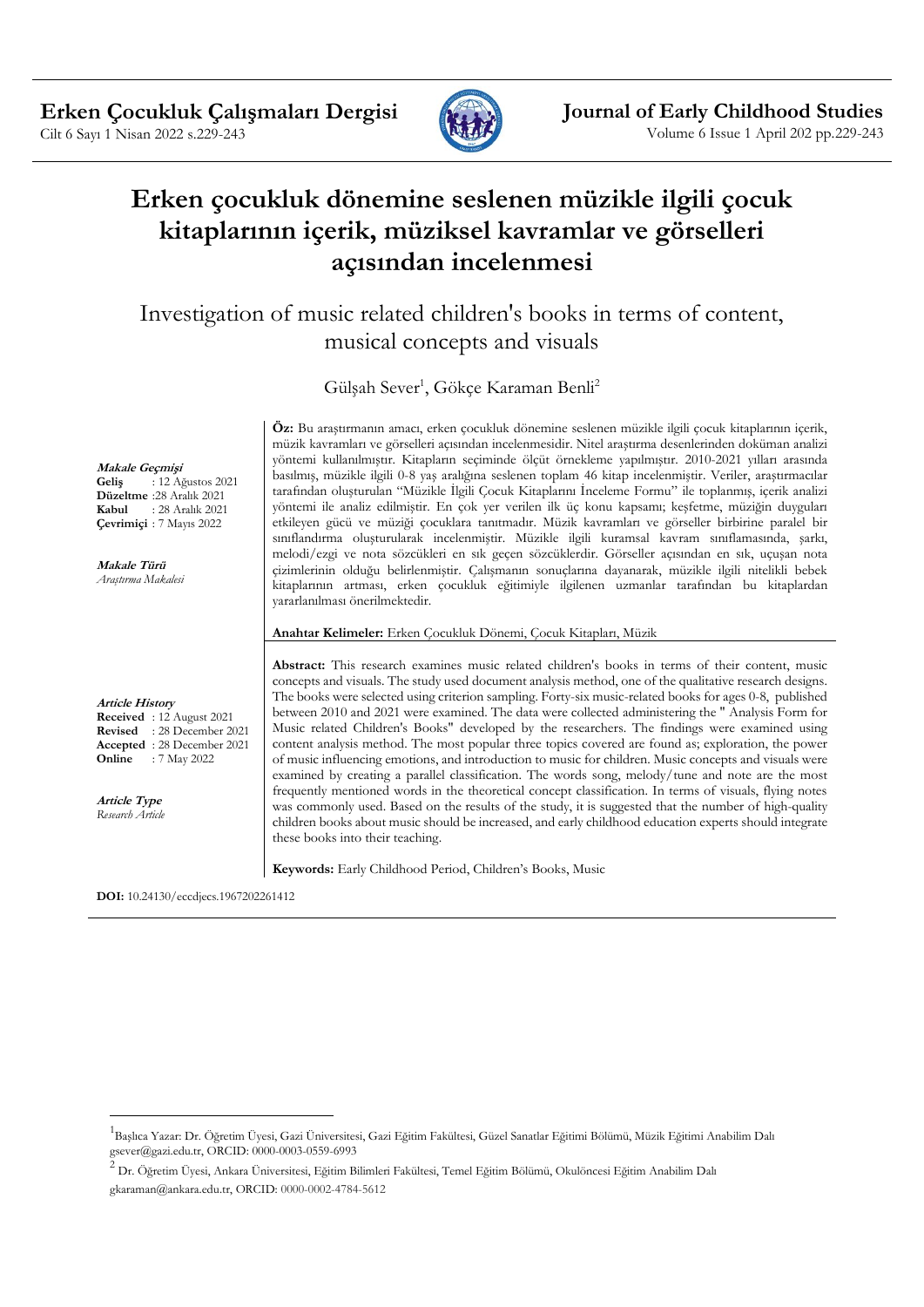#### **SUMMARY**

### **Introduction**

Children's picture books provide rich content that can be used for various learning purposes both in school curricula and out-of-school learning environments. Children's literature in the music class guides to understand concepts such as structure, expression (musical genres), harmony (Gauthier, 2005) as well as to make connections with history and culture (Colwell, 2013). They offer students a unique opportunity of a multi-perceptual experience integrating audio, visual and text (Hall, 2020). These books can also be used for music education purposes. Lamme (1990) states that illustrated children's books are generally included in school curricula with thematic studies, and states that music-themed studies with these books may include instruments, performance, dance, songs or discovery of music's effect on feelings. Music itself can form the main theme. Within this theme, children and teachers can practice science (sound, instrument making), social studies (cultural songs and dances), mathematics (rhythms), language arts (lyrics), and reading (reading books and music). Books available in the literature can serve these purposes. A significant consideration needs to be given to identifying the high-quality books. In this context, this research aims to comprehensively examine music related children's books for early childhood period (0-8 years).

## **Method**

This research applied document analysis to examine children's books including concepts, visuals and expressions related to music. The books were selected using criterion sampling, one of the purposive sampling methods. The criteria for selecting the books are as follows; books that contain music related concepts and images, appeal to the 0-8 age group, and are published between 2010 and 2021, listed by publishers and bookstores in Turkey such as D&R, Kitap Yurdu, İdefix, Kitap Koala, Dost Kitabevi. In the initial review, 85 books were accessed. Books not suitable for the development level of 0-8 age group, activity books, search and find books were excluded, and 46 books formed the sample of this research. Data were collected using " Analysis Form for Music related Children's Books ", developed by the researchers and validated by expert opinions.

The data were analyzed with descriptive analysis and content analysis. In the descriptive analysis, the imprint information of children's books (author-illustrator name, age group, original language of the book, year of publication, publisher, additional materials and physical characteristics of the book) were examined and their general characteristics were identified. In the content analysis, the plot, characters, concepts, and the words and visuals related to the music were examined. For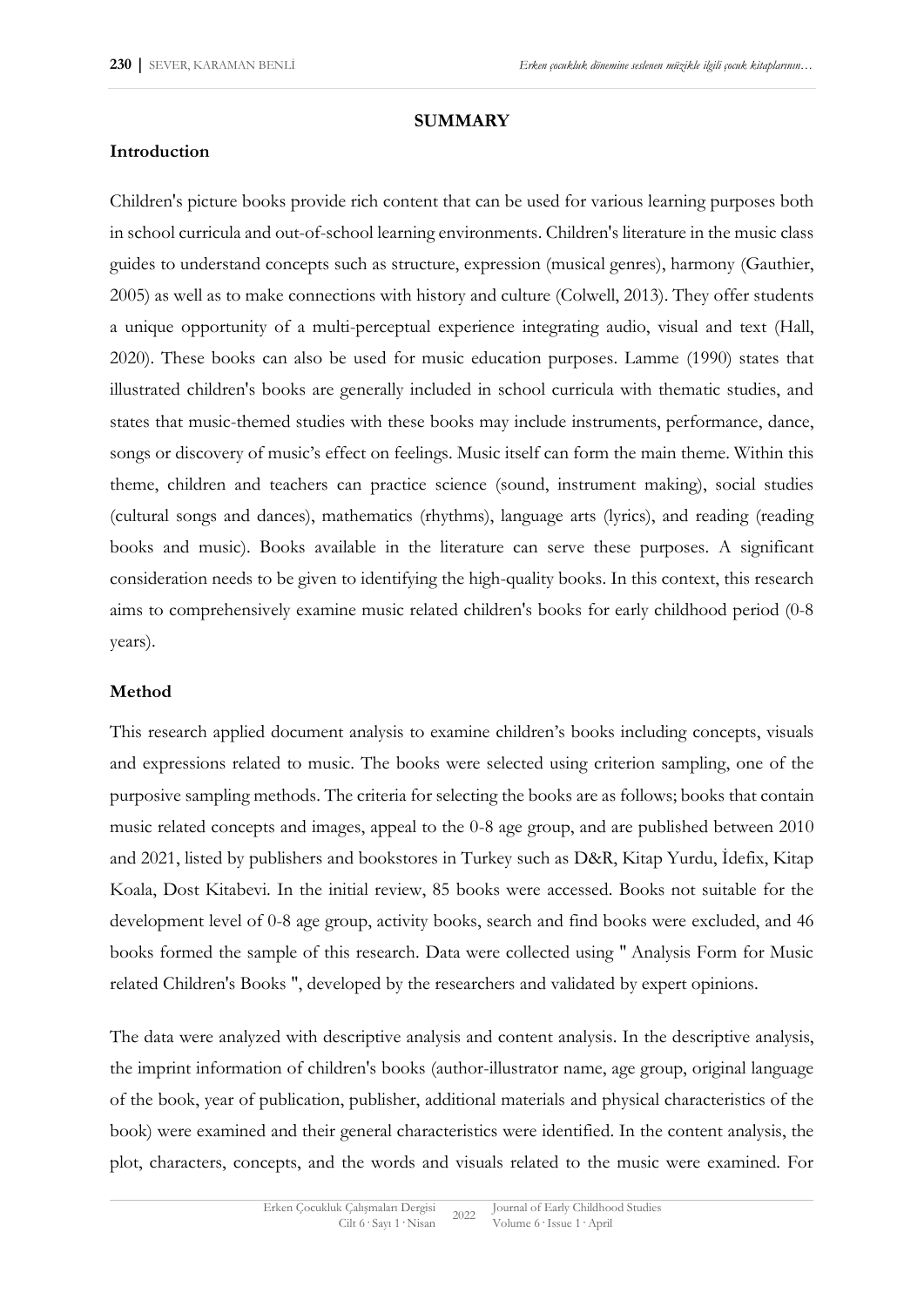concepts, words and images related to music, themes were created by researchers in line with the literature. The subjects of the books were determined by induction in the form. After initial book review was finalized, peer reviews were consulted for reliability. Within the sample, 12 books were examined independently by two experts.

#### **Results**

The results show that 8.6% of the 46 children's books examined appeal to children aged 3 years, 47.8% to children aged 3-6, and 43.6% to children aged 6-8. The topics of books include exploration, the power of music affecting emotions, introduction to music, friendship-cooperation, experiences related to music, competition processes, the relationship of music with mathematics, and respect for differences. It is observed that the words song, melody/tune and musical note are the most frequently mentioned words in the classification of theoretical concepts/words related to music. Concepts/words related to sound is silence and noise. The classification of instruments and ensembles has been examined under three headings as instrument ensembles and instruments.

Visuals related to music in the books were examined in a parallel classification with concepts and text. Additional classifications cover visualized texts and written materials. Visualized writings are composed of rhymes, letters representing song lyrics, representation of whispering sounds with letters, representation of laughing sounds with letters. Written materials include concert posters, music magazines, music books, notebook and pages, and posters/drawings related to music. The flying note drawings are seen most frequently in the visuals.

#### **Conclusion and Discussion**

The results reveal the lack of music related children's books for the period of infancy. The availability of various topics related to music outline the possibility of integration of music in different contexts for children. Some books set boundaries between music and creativity such as in the book where the hero leaves the herd for the sake of music and then reunites with the flock. In some of the books examined in the study, music is seen as the subject of various competitions.

Sound sources are categorized as animals, nature, object sounds, and body percussion. Among these instruments, universal instruments such as violin and piano are included more; however, local instruments such as overalls and castanets are found in a few books. Music-related visuals in books are usually illustrated age appropriately. In some of the floating note images, some unrealistic note representations (for example, an image with a hollow but 8-note appearance) are identified. It is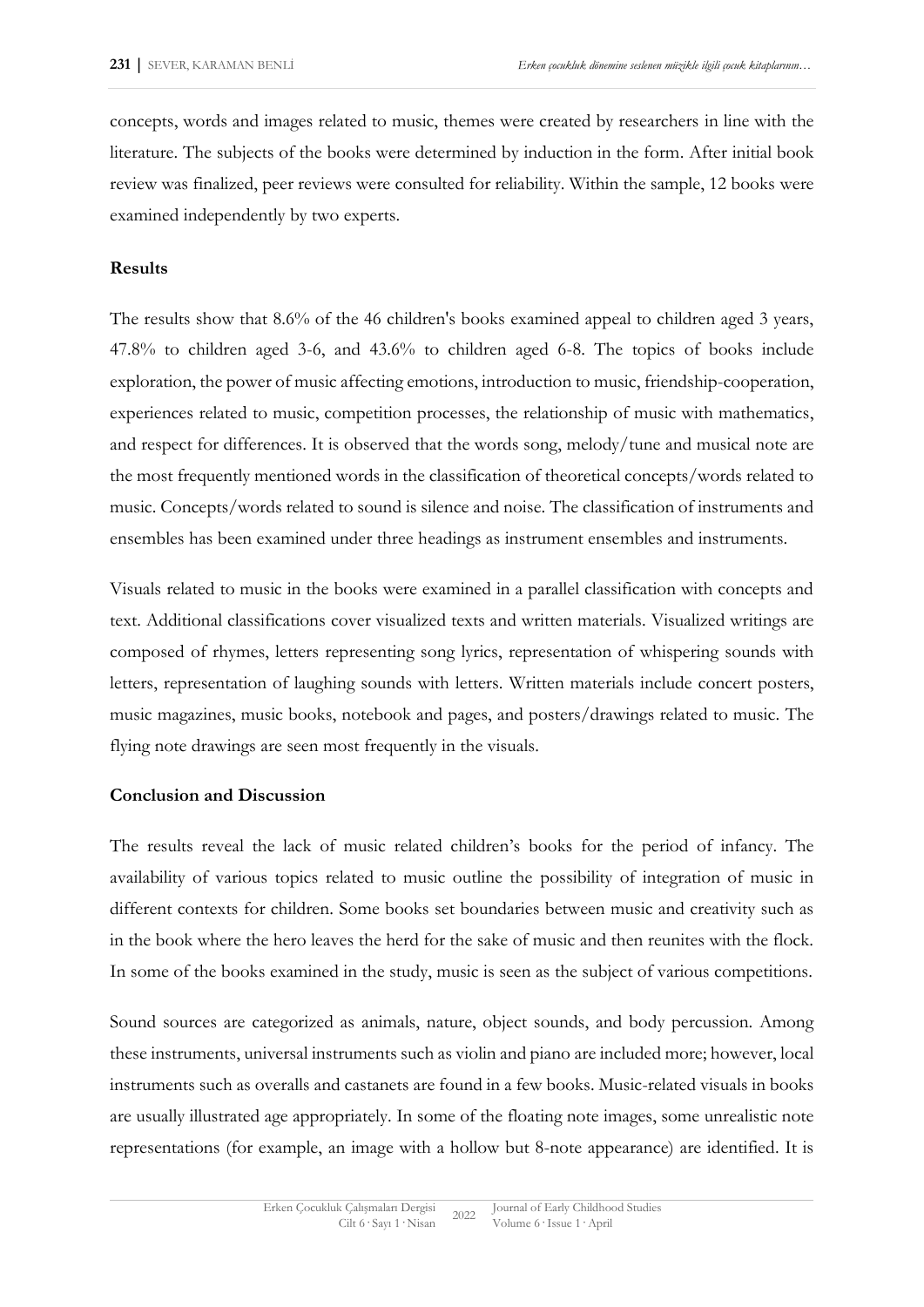suggested that early childhood educators and music teachers should integrate the children's books into their instruction.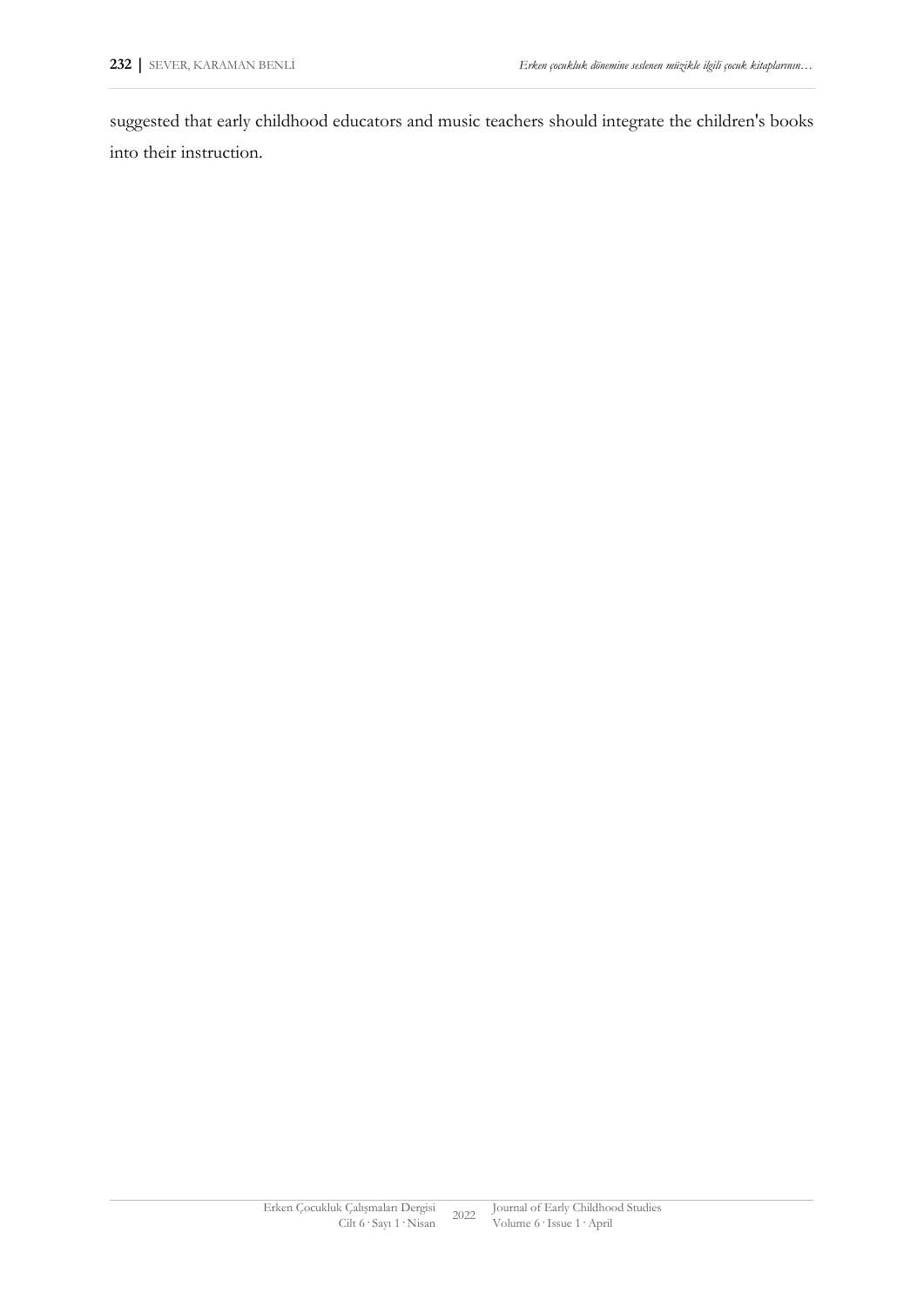## **GİRİŞ**

Müzik, çocukların yaşamlarının ayrılmaz bir parçasıdır. Çocuklar oyun oynarken şarkılar söylemekten, etraflarındaki sesleri taklit etmekten, el yapımı veya gerçek müzik çalgılarını çalmaktan ve kısa süreli de olsa dinleyici olmaktan hoşlanır. Öğrenmenin en hızlı olduğu yaşamın ilk yıllarında çocukların müziğe ilişkin farkındalıklarını, hayal güçlerini ve müziksel kavramlara ilişkin bilgilerini zenginleştiren önemli unsurlardan biri de çocuk edebiyatı ve dolayısıyla çocuk kitaplarıdır. Sever (2003)'e göre çocuk edebiyatı, doğumdan ergenlik dönemine kadar devam eden süreçte çocukların gelişimsel düzeylerine uygun olarak, onların düşünsel ve duygusal dünyalarını sanatsal nitelik taşıyan görsel ve dilsel öğelerle zenginleştiren ürünler bütünüdür. Bu ürünler arasında çocuklar ilk olarak resimli çocuk kitapları ile karşılaşır. Resimli kitaplar, çocukların gelişimine katkıda bulunmak, onlara okuma alışkanlığı kazandırmak için hazırlanan kitaplardır (Uzuner Yurt, 2011). Resimli çocuk kitapları hem okul dışı öğrenme ortamlarında hem de okul programlarında birçok farklı öğrenme amacıyla kullanılabilecek zengin içerikler sağlar. Müzik çalışmalarında çocuk edebiyatı; yapı, ifade (müzik türleri), armoni (Gauthier, 2005) gibi kavramların ve becerilerin anlaşılmasının yanı sıra tarih ve kültürle bağlantı kurmaya (Colwell, 2013) da yardımcı olur. Ayrıca, çocuklara ses, grafik ve metin kullanarak birçok uyarıcı içeren bir deneyim sağlamak için eşsiz bir fırsat sunar (Hall, 2020).

Eliason ve Jenkins (2003)'e göre, erken çocukluk dönemiyle ilgilenen uzmanlar, çocukların potansiyellerini en üst düzeyde kullanmalarına fırsat veren durumları bilmeli ve çocuklara nitelikli etkinlikler sunmalıdır. Çocuklar için yazılmış yazınsal nitelikli metinler, onların kişilik, toplumsal, duyuşsal ve bilişsel gelişimlerinin yanı sıra anadili gelişimlerine de katkıda bulunur (Binyazar, 1983, s. 63; Özdemir, 1983, s. 28). Öztürk Samur& Çiftçi (2019)'a göre nitelikli bir çocuk kitabı, resmi ve ismi ile çocuğun ilgisini çekecek, içeriği yansıtan bir kapağa, dayanıklı olmasını sağlayan cilt yapısına, kâğıt, harfler, noktalama işaretleri, satır aralıkları, baskı kalitesi açısından kullanım kolaylığı sağlayan biçimsel özelliklere, dili, anlatımı, planı, konusu, teması, kahramanları açısından dikkatle hazırlanmış içerik özelliklerine sahip olmalıdır. Çocuğun ilgisini çeken konular, gelişim düzeyine uygun, ilgi çekici bir biçimde sunulmalı; çocuk dünyasına inebilen bir çizer tarafından resimlenmeli ve en önemlisi kitap bütünüyle çocuğu eğlendirmelidir.

Resimli çocuk kitaplarının genellikle tematik çalışmalar ile okul programlarında yer aldığını belirten Lamme (1990), bu kitapların kullanıldığı müziksel tema çalışmalarının çalgılar, performans, dans, şarkı söyleme ya da müziğin hissettirdiklerinin keşfedilmesi gibi konuları içerebileceğini belirtmektedir. Müziğin kendisi oldukça geniş bir tema olabilir. Bu tema kapsamında çocuklar ve öğretmenler için fen bilgisi (ses, enstrüman yapımı), sosyal bilgiler (kültürel şarkılar ve danslar),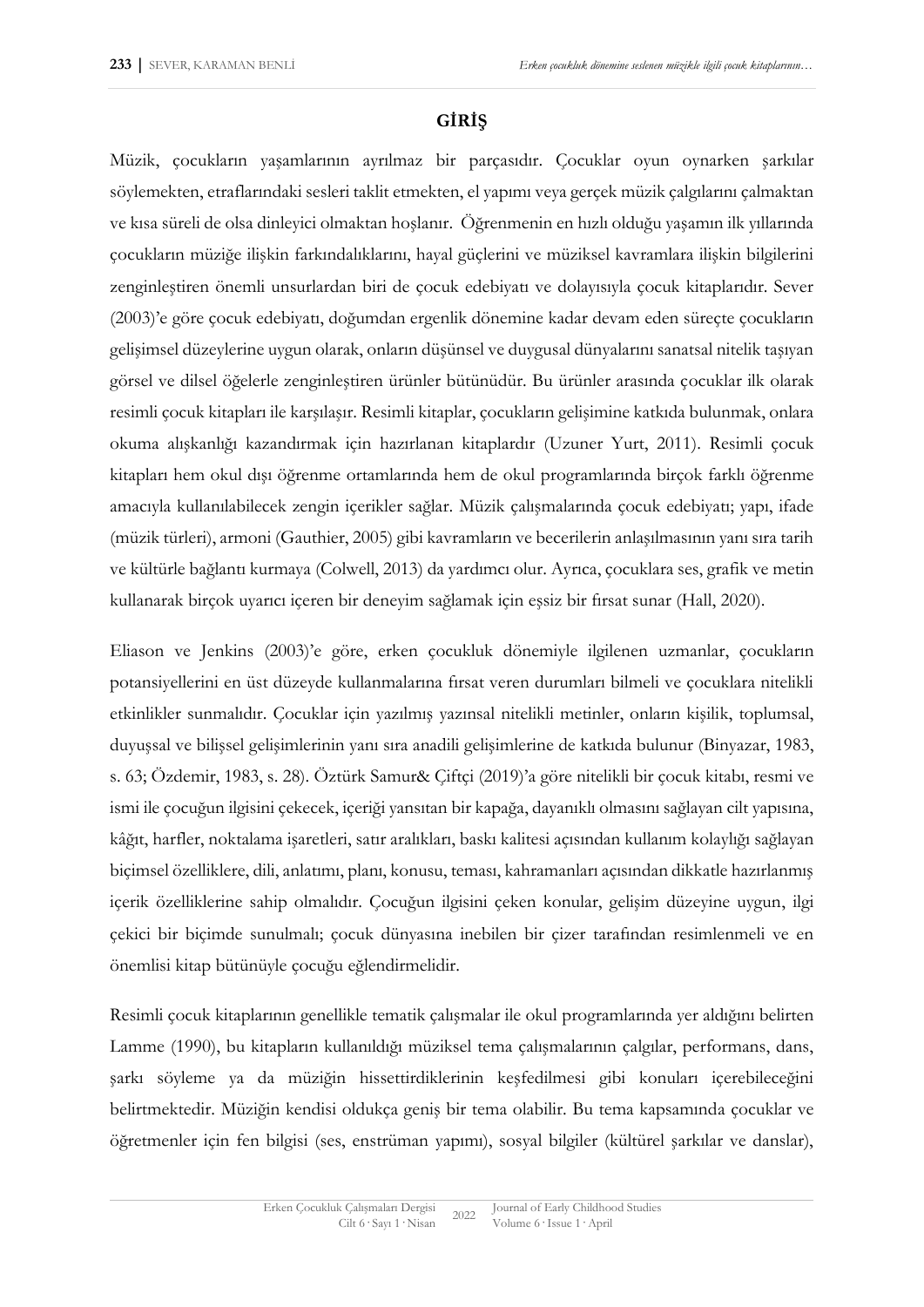matematik (ritimler), dil sanatları (şarkı sözleri) ve okuma (kitap ve müziği okumak) için fırsatlar bulunmaktadır. Calegero (2002), müzik derslerine kitap etkinliklerinin eklenmesinin çocuklar tarafından anlaşılması daha zor soyut kavramların aktarılmasında, müzikal ifadelerin farklı biçimlerinin gösterilmesinde, aynı müziğin farklı ortamlardaki temsillerinin anlaşılması ve müzikal fikirlerin daha gerçekçi bir biçimde deneyimlenmesinde kolaylaştırıcı olduğunu belirtmektedir. Alan yazında resimli çocuk kitaplarının müzik etkinliklerine aktarımı ile ilgili çeşitli çalışmalar bulunmaktadır. Fallin (1995)'e göre resimli öykü kitapları yaratıcılık, etkili dinleme deneyimi, dünya müzik kültürünü tanıma, müzikal kavram ve beceriler kazandırmak için kullanılabilir. Örneğin, farklı hayvanların seslerini taklit eden "Polar Bear, polar bear, what do you hear? (Kutup ayısı, kutup ayısı, ne duyuyorsun?)" kitabında her tekrarda seslerin incelik ve kalınlıkları birlikte çalışılabilir. Ayrıca bu kitap yaratıcı çalışmalar için de kullanılabilir. Çocuklar, aslan gibi bir hayvanın resmini görürler ve bir beden perküsyonu veya enstrümantal ses ekleyerek kitapta ilerledikçe bir ses kompozisyonu oluştururlar. Çocuklar, ses kompozisyonu çalışmasının devamı olarak ayılarla ilgili şarkıları ve müzik eserlerini araştırabilir. Bazı müzik aletlerinin veya nesnelerin sesleri doğada var olan seslere benzetilir. Örneğin, öyküde geçen saatin tik-takları ritim sopaları, ksilofon gibi aletlerle veya el ile dizlere vurularak çıkarılabilir (Bal & Artan, 1995). Çocuk kitaplarından yola çıkarak elementer müzik pedagojisini temel alarak hazırladıkları çalışmalarında Milli ve Özyoğurtcu (2017) her bir kitap konusu ile ilgili şarkı bestelemiş ve bu şarkının öğretilmesine yönelik konuşma, ritim, doğaçlama, resim gibi müziğin farklı boyutlarını içerecek kapsamlı etkinlikler planlamıştır.

Alan yazındaki çocuk kitaplarında müziksel kavramların farklı sınıflamalar altında incelendiği görülmektedir. Calegero (2002) müzik içerikli çocuk kitaplarını sekiz farklı alt başlıkta incelemiştir. İlk başlıkta aynı zamanda hem bir şarkı hem de bir öyküsü olan Yankee Doodle ve Eensy Weensy Spider gibi eserler bulunur. Bu kitaplarda şarkı ve öykü doğrudan birbiri ile ilişkilidir. İkinci başlık şarkı sözleri, tekerlemeler ve notaları içeren kitaplardan oluşur. Üçüncü başlıkta yaşamda müziğin önemini anlatan öyküleri içeren kitaplar bulunur. Dördüncü başlıkta besteciler ve müzisyenlerin gerçek hayatlarından oluşan biyografiler ya da hayatlarından esinlenerek oluşturulmuş kurgusal kitaplar yer alır. Beşinci başlıkta çalgılar ve nota, dizek, nüanslar vb. gibi diğer müziksel kavramları içeren kitaplar yer alır. Altıncı başlık öncekilerden farklı olarak konu bakımından doğrudan müzikle ilgili olmayabilir. Tekrarlayan güçlü sözcükler, cümleler, şiirler gibi bölümlere sahip ritmik bir akışı olan kitaplar bu başlık altında yer alır. Yedinci başlıktaki kitaplar yine doğrudan müzikle ilgili olmayıp bir kısmında müziğe ilişkin kavramların geçtiği kitaplardan oluşur. Örneğin, bir ressamın çalışması sırasında Beethoven 5. senfoniyi dinlemesi, ya da öykü kahramanının eve gelen misafirlerine küçük bir piyano parçası çalması gibi. Sekizinci başlıktaki kitaplar ise müzikle doğrudan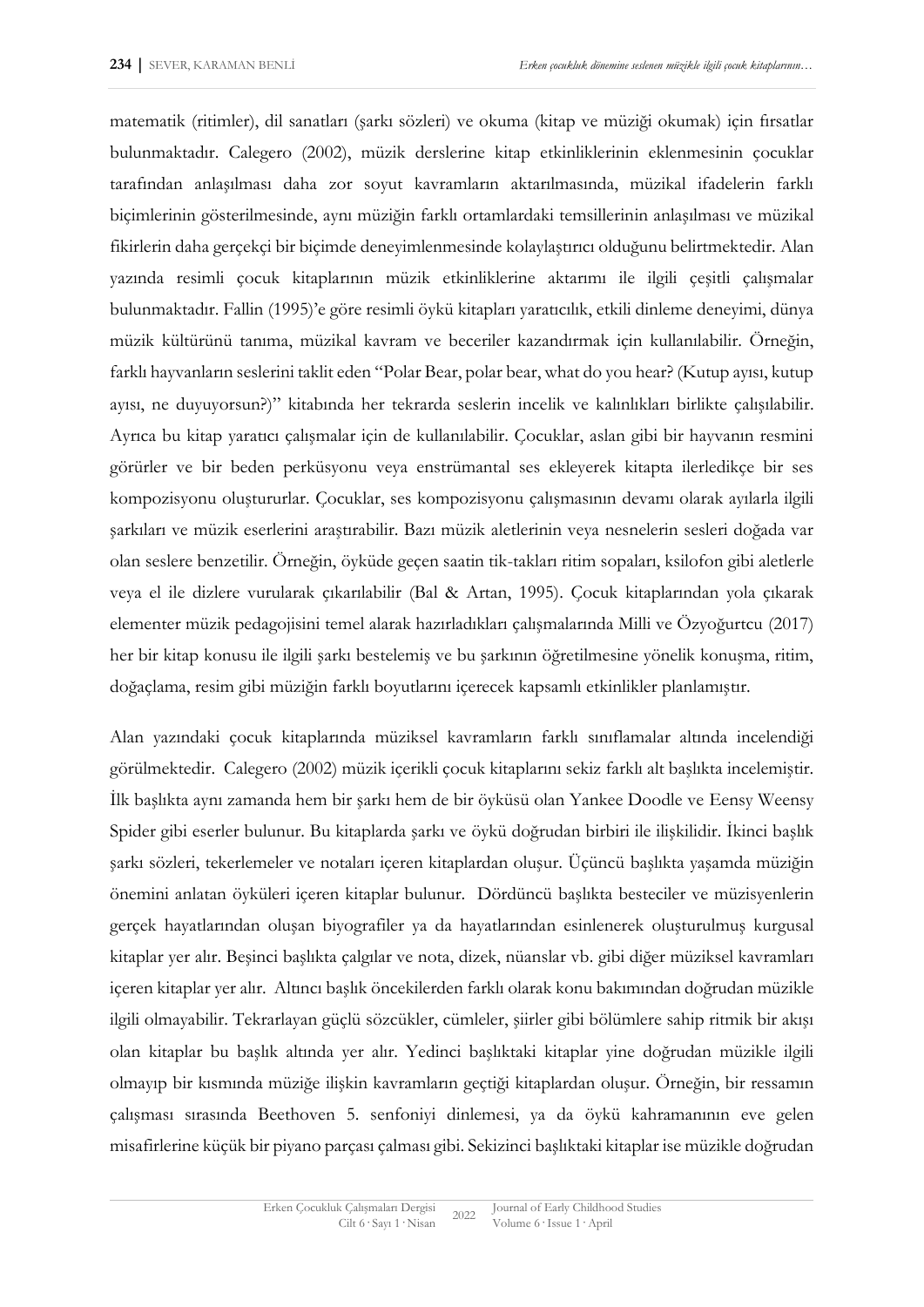bağlantılı olmayan, ancak müzik parçaları veya fikirlerle yaratıcı bir şekilde ilişkilendirilen kitaplardan oluşur. Örneğin, Shakespeare'in Fırtına isimli eseri üzerine Beethoven'in Patetik Piyano Sonatını bestelemesi gibi. Burada yer alan sınıflamalardan ilk beşi alan yazında daha sık rastlanan ve tespit edilmesi diğerlerine göre daha kolay kitaplar iken, son üç başlık yapıları gereği muğlaktır ve herhangi bir kitapta yer alma olasılığı bulunmaktadır. Bu kadar farklı alt başlık içinden amaca uygun olarak nitelikli müzik kitaplarını seçebilmek oldukça titiz bir çalışmayı gerektirmektedir.

Alan yazında müzikle ilgili erken çocukluk dönemine seslenen çocuk kitapları ve bu kitapların niteliğine ilişkin herhangi bir çalışma bulunmamaktadır. Bu çalışma, müzikle ilgili çocuk kitaplarını konu aldığı için kitapların niteliğinin belirlenmesinde müzik ve müziğe ilişkin kavramların gerçeğe uygunluğu, kitap içinde müzik kavramlarının işlenişi, yaş grubuna göre özenle seçilmiş müziksel kavramların yer alması, didaktik bir dil yerine çocukların ilgisini çekecek sürükleyici bir dil kullanılması, müzik ile ilgili görsellerin doğru ve ilgi çekici olması, kitabın ek materyaller ile zenginleştirilmesi, bu materyallerin ses/görüntü kalitesinin uygunluğu gibi ölçütlerin de eklenmesi gerekli görülmüştür. Alan yazında tüm bu ölçütler ile değerlendirilebilecek sayısız kitap mevcuttur. Bu kitaplar arasında nitelikli olanlarının belirlenmesi büyük önem kazanmaktadır. Bu bağlamda araştırmanın temel amacı, erken çocukluk dönemine (0-8 yaş) seslenen müzikle ilgili çocuk kitaplarının çeşitli değişkenlere göre incelenmesidir. Bu genel amaç çerçevesinde alt amaçlar şu şekilde sıralanabilir:

- 1. Müzikle ilgili çocuk kitaplarının genel özellikleri nelerdir?
- 2. Müzikle ilgili çocuk kitaplarının fiziksel özellikleri nelerdir?
- 3. Müzikle ilgili çocuk kitaplarının içerik özellikleri nelerdir?
- 4. Kitaplarda müzikle ilgili hangi kavram/sözcüklere yer verilmiştir?
- 5. Müzikle ilgili çocuk kitaplarında müzikle ilgili hangi görseller yer almaktadır?

## **YÖNTEM**

#### **Araştırmanın Deseni**

Bu araştırmada müzikle ilgili resimli öykü kitaplarının incelenmesi amacıyla nitel araştırma yöntemlerinden doküman analizi kullanılmıştır. Doküman analizi, yazılı belgelerin içeriğini titizlikle ve sistematik olarak analiz etmek için kullanılan nitel bir araştırma yöntemidir (Wach, 2013). Nitel araştırmada kullanılan diğer yöntemler gibi doküman analizi de anlam çıkarmak, ilgili konu hakkında bir anlayış oluşturmak, ampirik bilgi geliştirmek için verilerin incelenmesini ve yorumlanmasını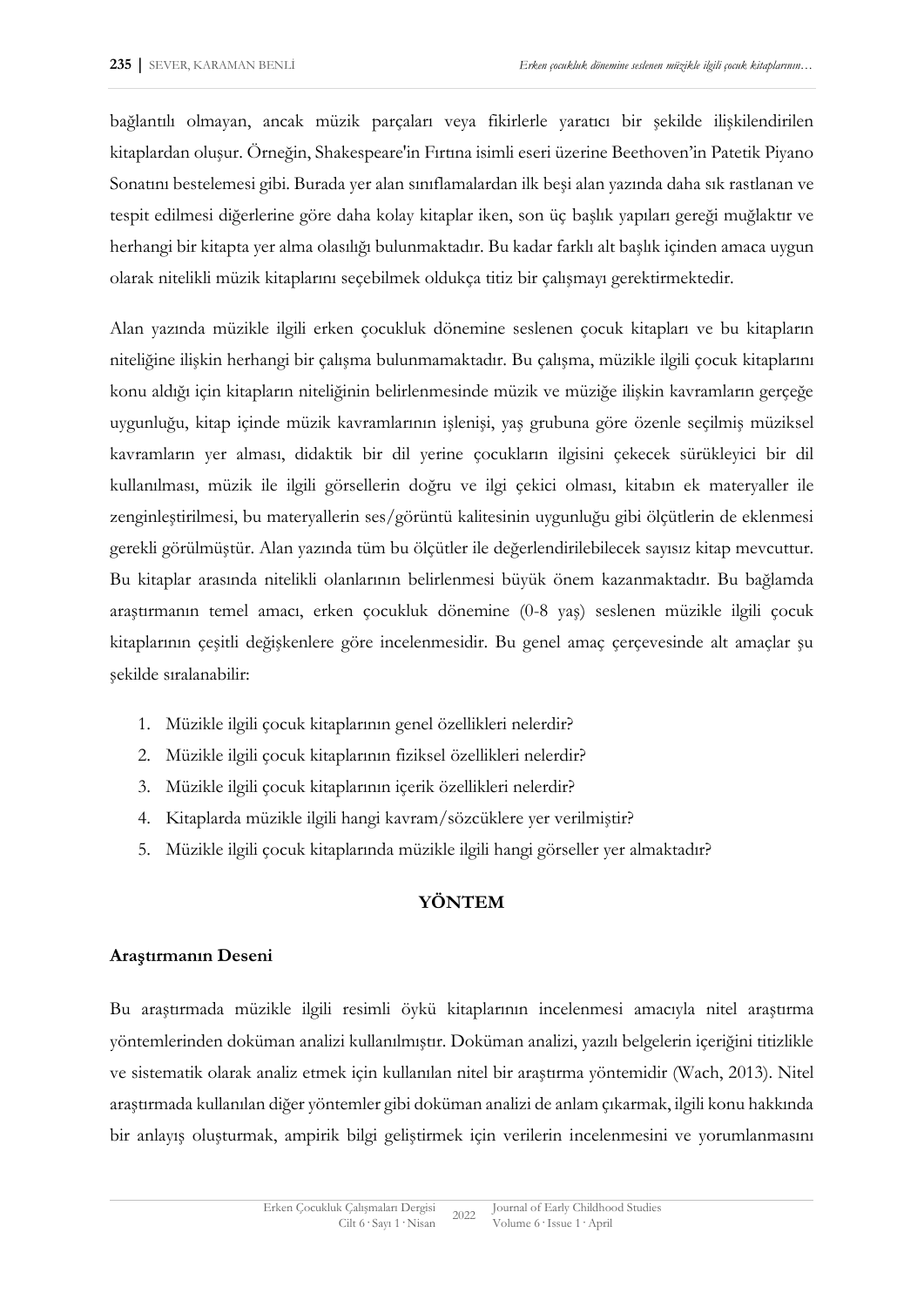gerektirmektedir (Corbin & Strauss, 2008). Bu araştırmada Geray ( 2006)'ın sınıflamasına göre yazı temelli, Balcı (2007)'nın sınıflamasına göre birincil ve Corbetta (2003)'nın sınıflamasına göre de kurumsal dokümanlardan olan çocuk kitapları incelemeye alınmıştır.

## **Veri Kaynağı**

Bu çalışmada veri kaynağı olarak müzikle ilgili çocuk kitapları kullanılmıştır. Araştırmada, incelemeye alınan kitapların seçiminde amaçlı örnekleme yöntemlerinden ölçüt örnekleme kullanılmıştır. Bu örneklem türünde önceden belirlenen bir dizi ölçütü karşılayan bütün durumlar çalışılır. Ölçüt ya da ölçütler araştırmacı tarafından hazırlanabilir ya da daha önceden oluşturulmuş bir ölçüt listesi kullanılabilir (Patton, 1987). Bu araştırma için kitap seçiminde;

- 1. Müzik ile ilgili kavram ve görseller içeren,
- 2. Erken çocukluk dönemine (0-8 yaş) seslenen,
- 3. 2010- 2021 yılları arasında baskısı olan,
- 4. Türkiye'deki kapsamlı kitap yayın ve dağıtım şirketlerinden D&R, Kitap Yurdu, İdefix, Kitap Koala, Dost Kitabevi'nin listelerinde yer alan kitaplar seçilmiştir.

Belirtilen internet sitelerinde müzik, çalgı, ses, yetenek anahtar sözcükleri ile tarama yapılmıştır. İlk incelemede 85 adet kitaba ulaşılmıştır. Bu kitapların arasında 0-8 yaş grubunun gelişim düzeyine uygun olmayan kitaplar, etkinlik, ara-bul kitapları çıkarılmış ve 46 kitap bu araştırmanın örneklemini oluşturmuştur.

## **Veri Toplama Araçları**

Veri toplamada araştırmacılar tarafından hazırlanan "Müzikle İlgili Çocuk Kitaplarını İnceleme Formu" kullanılmıştır. Form içerisinde kitabın künye bilgileri, seslendiği yaş grubu, kitabın konusu, kitabın yapısal özellikleri, kitabın içinde bulunan müzikle ilgili kavram ve görseller ile bu kavramların ait olduğu sınıflamalar yer almıştır. Hazırlanan formun kapsam geçerliği için, okul öncesi dönemde müzikle ilgili çalışmalar yapan beş farklı uzmanın görüşleri alınmıştır. Bu görüşler doğrultusunda forma son şekli verilerek kitaplar araştırmacılar tarafından bağımsız bir şekilde incelenmiştir.

## **Verilerin Analizi**

Veriler, betimsel analiz ve içerik analizi yapılarak incelenmiştir. Betimsel analiz sürecinde çocuk kitaplarının künye bilgileri (yazar-çizer adı, yaş grubu, çeviri olup olmaması, basım yılı, yayınevi,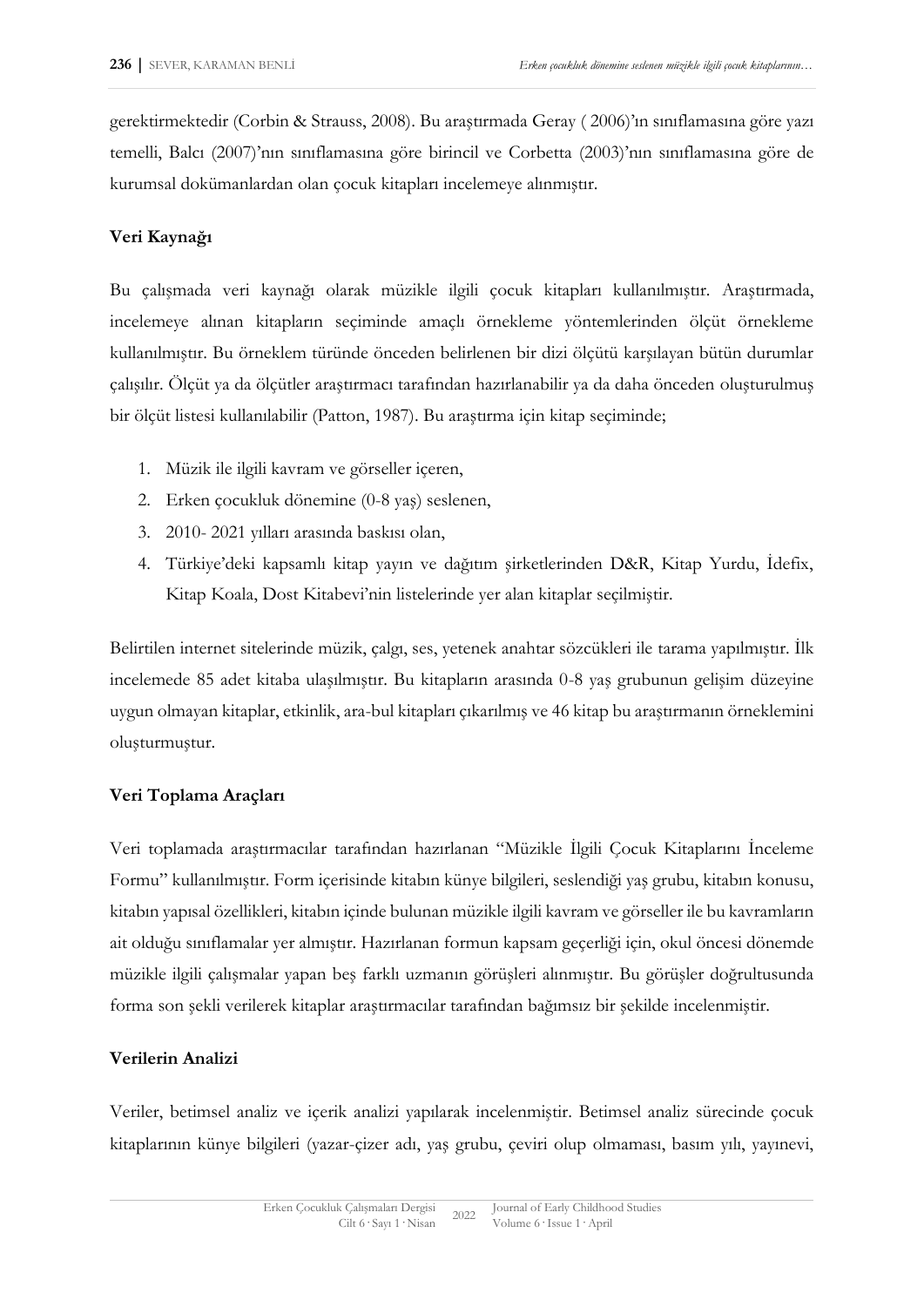varsa ek materyaller, sayfa sayısı ve sayfaların numaralandırma durumu, kitabın fiziksel özellikleri) incelenerek genel özellikleri ortaya konmuştur. İçerik analizi sürecinde ise kitapların konusu, kahramanları, kitaplarda yer alan müzikle ilgili kavram/sözcük ve görseller incelenmiştir. Müzikle ilgili kavram/sözcük ve görseller için önceden araştırmacılar tarafından alan yazın incelenerek temalar oluşturulmuştur. Kitapların konuları ise kodların sonradan oluşturulması şeklinde tümevarım yoluyla belirlenmiştir.

## **5. Geçerlik Güvenirlik**

Çeşitleme (triangulation), meslektaş değerlendirmesi (member checking) ve denetim izi (audit trail) ölçütleri pozitivizm ve postpozitivizmin etkisiyle nitel araştırmalarda kullanılan teknikler arasında sayılabilir (Creswell & Miller, 2000). Bu çalışmada ilk olarak örneklem kapsamına girmeyen üç çocuk kitabı araştırmacılar tarafından bağımsız bir şekilde incelenerek araştırmacılar arası güvenirlik sağlanmıştır. Bu süreçte veri toplama aracı yoluyla kitaplardan elde edilen bulguların araştırmacılar arasında çapraz incelemeler sonucunda benzer olduğu bulunmuştur.

Bir sonraki süreçte tüm kitaplar araştırmacılar tarafından incelendikten sonra güvenirlik için meslektaş değerlendirmelerine başvurulmuştur. Örneklem içinde, birbirinden farklı altışar çocuk kitabı olmak üzere toplamda 12 kitap (K1, K3, K4, K7, K9, K10, K12, K21, K29, K37, K38, K39) alandaki iki uzman tarafından bağımsız olarak incelenmiş ve elde edilen nitel ifadelerin araştırmacıların ifadeleriyle uygunluğuna bakılmıştır. Bu süreç sonunda uzmanlar tarafından incelenen kitapların müzikle ilgili yer verilen kavram/sözcük, konu ve görseller açısından araştırmacıların bulgularıyla örtüştüğü tespit edilmiştir.

## **BULGULAR**

Bu bölümde, çalışma kapsamında incelenen müzikle ilgili 46 çocuk kitabının genel, fiziksel, içerik özellikleri ile metinde ve görsellerde müzikle ilgili kavram/sözcüklere yer verme durumuna ilişkin bulgular sunulmuştur.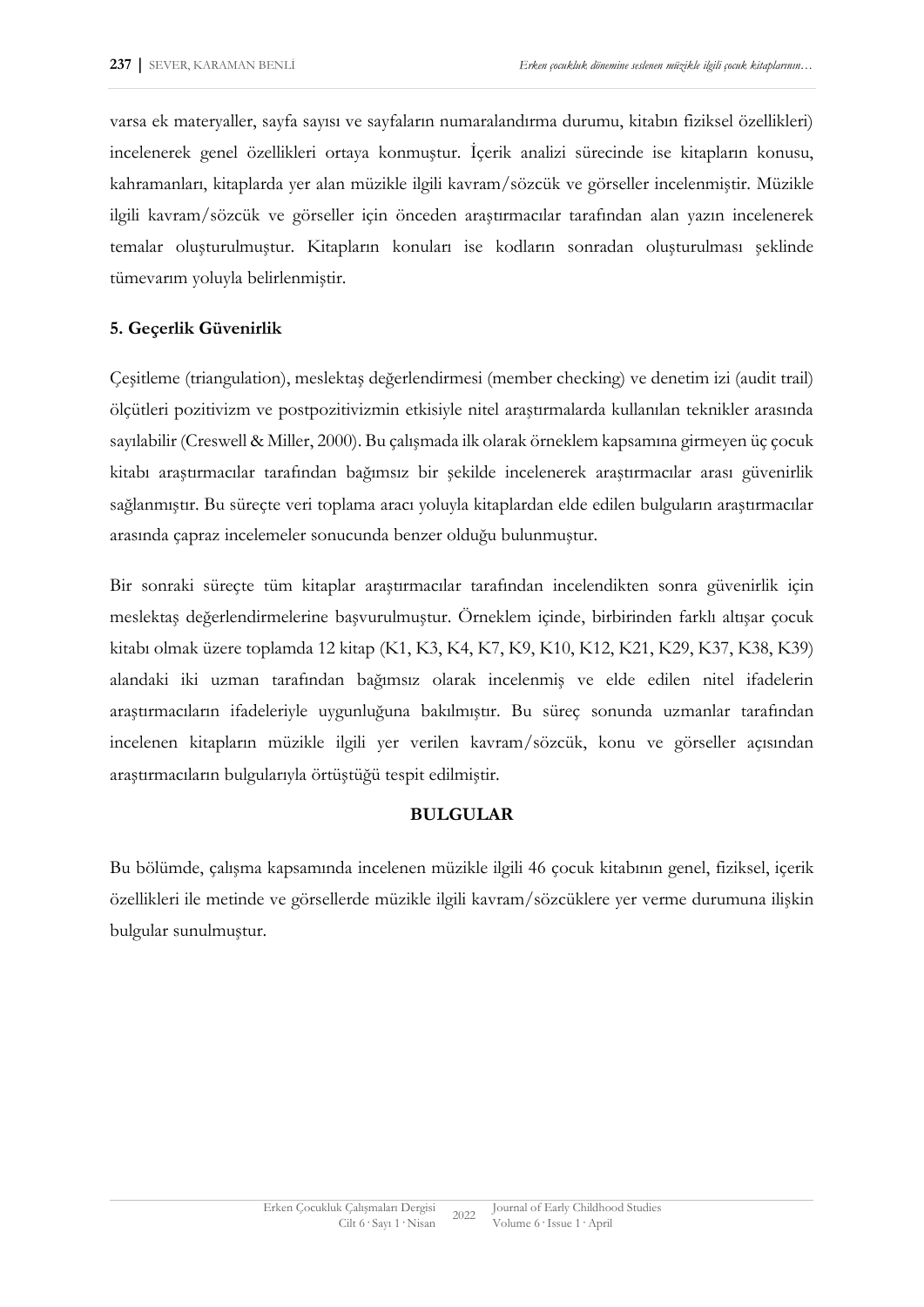## **Müzikle İlgili Çocuk Kitaplarının Genel Özellikleri**

|  |  |  | Tablo 1. Değerlendirilen Kitapların Genel Özellikleri |
|--|--|--|-------------------------------------------------------|
|  |  |  |                                                       |
|  |  |  |                                                       |
|  |  |  |                                                       |

|     | Kitabın Kodu ve İsmi                       | Dile<br>Göre:<br>$\zeta/Y$ | Yayınevi   | Basım<br>yılı | <b>Baski</b><br>Sayısı | Seslendiren:<br>A/B | Yaş<br>Grubu*  | Kitap<br>Türü:<br>A/B/C | Ek Materyal:<br>A/B/C |
|-----|--------------------------------------------|----------------------------|------------|---------------|------------------------|---------------------|----------------|-------------------------|-----------------------|
| K1  | Minik Kuş Şarkısını Arıyor                 | $\mathcal{G}% _{0}$        | Pearson    | 2019          | $\overline{c}$         | B                   | A2             | B                       | B                     |
| K2  | Deniz'in Sevdiği Şeyler:Müzik              | Y                          | Kırmızı K. | 2017          | $\mathfrak{Z}$         | B                   | <b>B1</b>      | B                       | B                     |
| K3  | Kaç Punto Kaç                              | Υ                          | İş Bankası | 2019          | $\mathbf{1}$           | B                   | C1             | B                       | B                     |
| K4  | Minik Sayılar Müzikli Masal                | Υ                          | Cezve Ç    | 2018          | $\mathbf{1}$           | B                   | C1             | B                       | А                     |
| K5  | Sanatçı Olmak İsteyen Kurt                 | Ç                          | YKY        | 2018          | $\overline{c}$         | B                   | <b>B2</b>      | B                       | B                     |
| K6  | Kemanın Dansı                              | Ç                          | Kuraldışı  | 2018          | $\mathbf{1}$           | B                   | C1             | B                       | B                     |
| K7  | Elif Müzisyen                              | Ç                          | Iş Bankası | 2017          | 5                      | B                   | C1             | B                       | B                     |
| K8  | Kolları Ayaklarında Bay Fi'nin<br>Klarneti | Υ                          | YKY        | 2018          | $\mathbf{1}$           | B                   | <b>B2</b>      | B                       | B                     |
| K9  | Lili'nin Ninnisi Müzik                     | Υ                          | Düşyeri    | 2019          | $\mathbf{1}$           | А                   | <b>B2</b>      | B                       | А                     |
| K10 | Melodi Öğretmen ve Ters                    | Υ                          | Düşyeri    | 2019          | $\mathbf{1}$           | А                   | <b>B2</b>      | B                       | А                     |
| K11 | Bu Ses De Ne?                              | Ç                          | İs Bankası | 2019          | $\overline{c}$         | B                   | B1             | B                       | B                     |
| K12 | Limon Ağacının Şarkısı                     | Υ                          | Kırmızı K. | 2018          | $\overline{4}$         | B                   | <b>B1</b>      | B                       | B                     |
| K13 | Tuhaf Müzisyen                             | $\mathsf{C}$               | İş Bankası | 2020          | 12                     | B                   | <b>B2</b>      | B                       | B                     |
| K14 | Hoş geldin Bahar                           | Ç                          | ABM        | 2020          | $\mathbf{1}$           | B                   | C1             | $\, {\bf B}$            | B                     |
| K15 | Neseli Calgıcılar                          | Ç                          | İş Bankası | 2020          | 13                     | B                   | <b>B2</b>      | B                       | B                     |
| K16 | Zıpır Zebra Macera Peşinde                 | Υ                          | İş Bankası | 2020          | $\mathbf{1}$           | B                   | C1             | B                       | B                     |
| K17 | Keman Çalan Çiçek                          | Υ                          | Nesil      | 2013          | $\mathbf{1}$           | B                   | <b>B2</b>      | B                       | B                     |
| K18 | Altıncı Keman                              | Ç                          | MEAV       | 2016          | $\mathbf{1}$           | B                   | C1             | B                       | B                     |
| K19 | Seslerle Oynadığım Oyun                    | Ç                          | ODTÜ       | 2019          | $\mathbf{1}$           | B                   | A1             | B                       | B                     |
| K20 | Müzik Okyanusu                             | Υ                          | Pan        | 2016          | $\mathbf{1}$           | B                   | C1             | B                       | B                     |
| K21 | Sessizlik                                  | Ç                          | Okuyan K.  | 2020          | 5                      | В                   | <b>B1</b>      | А                       | B                     |
| K22 | Karga Müzik Festivalinde                   | Υ                          | Dinazor    | 2018          | $\mathbf{1}$           | В                   | C <sub>1</sub> | B                       | B                     |
| K23 | İlk Hazinem: Müzik Aletleri                | Ç                          | 1001 C.    | 2018          | $\mathbf{1}$           | В                   | <b>B2</b>      | A                       | B                     |
| K24 | Kalbinin Sesi                              | Ç                          | Altın      | 2020          | $\mathbf{1}$           | В                   | <b>B2</b>      | B                       | B                     |
| K25 | Bebek Kitaplan: Müzik<br>Aletleri          | Ç                          | Berkçocuk  | 2019          | $\overline{c}$         | B                   | A2             | А                       | B                     |
| K26 | Aslan Kükremesini Arıyor                   | Ç                          | Pearson    | $2019\,$      | $\overline{c}$         | $\, {\bf B}$        | $\rm A2$       | $\, {\bf B}$            | $\, {\bf B}$          |
| K27 | Bir Müzik Efsanesi                         | Υ                          | ABM        | 2018          | $\mathfrak{Z}$         | $\, {\bf B}$        | B <sub>2</sub> | $\, {\bf B}$            | B                     |
| K28 | Hayvanlar Senfonisi                        | Ç                          | Altın      | 2020          | $\mathbf{1}$           | А                   | C1             | $\mathsf C$             | А                     |
| K29 | Arkadaşım Balerin                          | Ç                          | İş Bankası | 2017          | 6                      | Β                   | C1             | A                       | B                     |
| K30 | Ella Fitzgerald                            | Ç                          | Martı      | 2018          | $\mathbf{1}$           | Β                   | C1             | А                       | B                     |
| K31 | Müzik Nedir?                               | Υ                          | İş Bankası | 2016          | $\overline{c}$         | Β                   | C1             | A                       | B                     |
| K32 | Şarkı Söyleyemeyen Cırcır<br>Böceği        | Ç                          | ODTÜ       | 2010          | B                      | Β                   | C1             | B                       | B                     |
| K33 | Kirpinin Bahar Konseri                     | $\mathbf Y$                | Vak Vak    | B             | B                      | Β                   | C1             | B                       | B                     |
| K34 | Keman Kardeş Anlatıyor                     | $\mathbf Y$                | Deniz      | 2011          | B                      | А                   | C1             | A                       | А                     |
| K35 | Farklı Sesler Çıkaran Şey<br>Nedir?        | Ç                          | Nobel      | 2017          | B                      | B                   | C1             | B                       | B                     |
| K36 | Şarkı Söyleyen Berber                      | $\mathbf Y$                | YKY        | 2018          | $\overline{4}$         | $\, {\bf B}$        | C1             | B                       | B                     |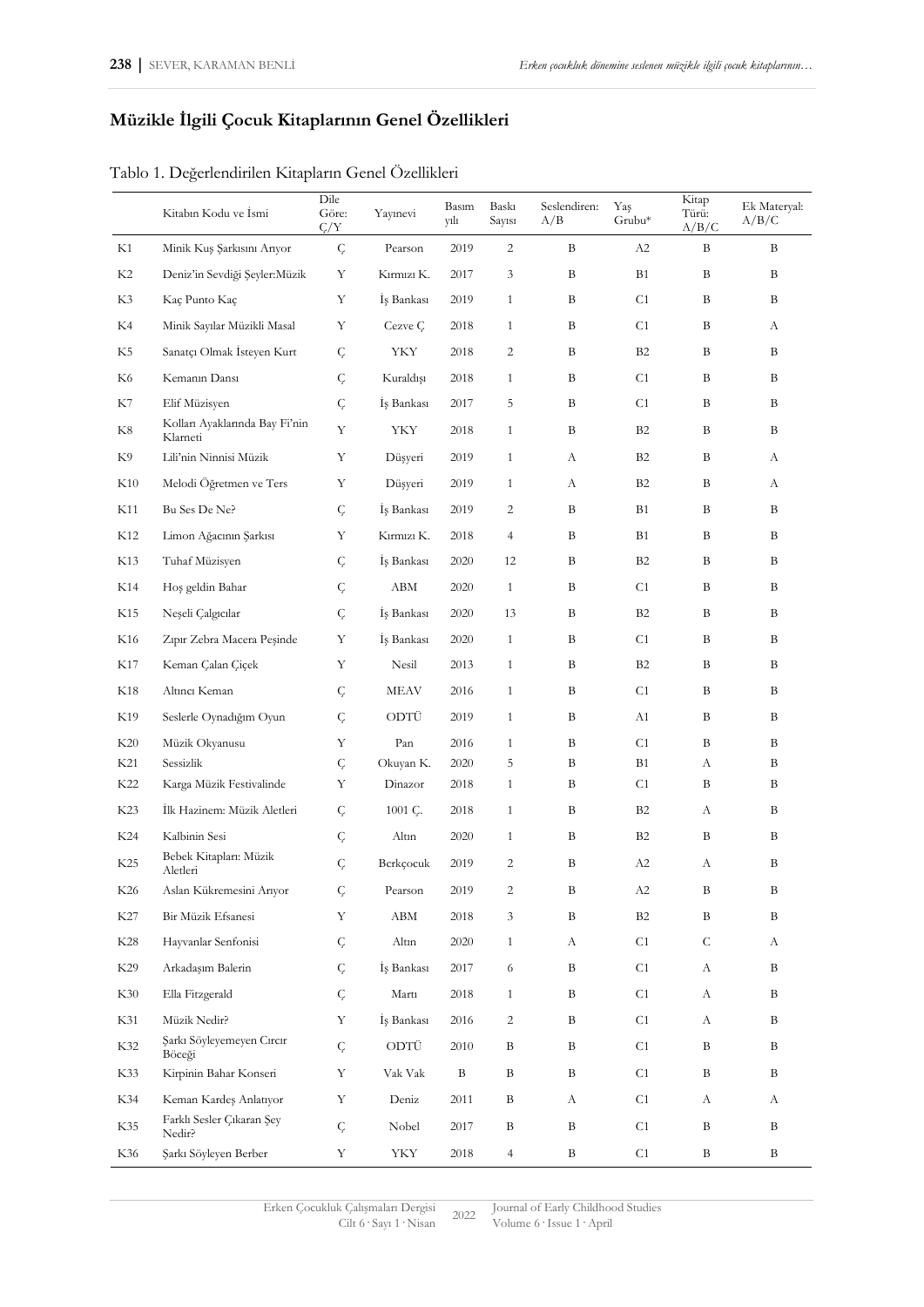| K37 | Kurbağa Sanço ve Neşeli<br>Orkestrasi | Ç | İs Bankası  | 2020 |    | B | B <sub>2</sub> | B | B |
|-----|---------------------------------------|---|-------------|------|----|---|----------------|---|---|
| K38 | İdil'in Şarkısı                       | Y | İş Bankası  | 2019 |    | B | B <sub>2</sub> | B | B |
| K39 | Zürafalar Dans Edemez                 | Ç | Beta Kids   | 2018 |    | B | B <sub>2</sub> | B | B |
| K40 | Kresendo                              | Ç | Elma        | 2017 |    | B | C <sub>1</sub> | B | B |
| K41 | Müzisyen İnek Sırma                   | Y | Kır Ciceği  | 2011 | 2  | B | C <sub>1</sub> | B | B |
| K42 | Yetenek Yarışması                     | Ç | Kır Çiçeği  | 2017 |    | B | B1             | B | B |
| K43 | Güfteci Lori ve Besteci Bibi          | Y | Mahlas      | 2020 |    | B | B2             | B | B |
| K44 | Utangaç Badem                         | Ç | Sabri Ü.    | 2021 |    | B | B <sub>2</sub> | B | B |
| K45 | Büyük Hayvanat Bahçesi<br>Senliği     | Ç | <b>EOLO</b> | 2017 |    | B | B <sub>2</sub> | B | B |
| K46 | Manu'nun Kalbi                        | Y | Uçan K.     | 2020 | -1 | B | B <sub>2</sub> | B | B |

Dile Göre- Ç: Çeviri/Y:Yerli, Seslendiren- A: Var,B/Yok, Yaş Grubu\*- 0-3 Yaş: A1-A2 / 3-6 Yaş:B1-B2/ 6-8 Yaş: C1-C2, Kitap Türü: *A:Bilgilendirici /B: Resimli Öykü/C:Şiir-Tekerleme, Ek Materyal:A:Var/B:Yok*

Çalışma kapsamında incelenen kitapların genel özelliklerine Tablo 1'de yer verilmiştir. Müzikle ilgili erken çocukluk dönemine seslenen 28 yayınevinden incelenen 46 çocuk kitabının %56,5'i (n=26) çeviri, %43,4'ü (n=20) yerli eserdir. Yayınevleri arasından en çok kitap incelenen yayınevi, Türkiye İş Bankası yayınlarıdır (n=10). Kitaplar 2010-2021 yılları arasında basılmıştır. İncelenen kitapların %55,3'ünün (n=26) birinci baskısıdır ve en fazla 13 baskı yapan kitaplar mevcuttur. Ayrıca bir kitabın basım yılı (K33) ve dört kitabın içinde baskı sayısı belirtilmemiştir. İncelenen kitaplardan sadece %8,6'sının (n=4) seslendireni bulunmaktadır. Kitapların %47,8'i (n=22) 3-6 yaş, %43,7'si (n=20) 6-8 yaş ve %8,6'sı da (n=4) doğumdan 3 yaşa kadar olan bebeklik dönemine seslenmektedir. Kitapların yarısından fazlasında yayınevinin belirlediği yaş grubu özellikleri yer almamaktadır. 46 kitabın türü incelendiğinde %84,7'sinin (n=39) bir bağlam çerçevesinde kahramanların başından geçen bir öyküyü anlatan resimli öykü kitabı (picture book) türünde olduğu görülmektedir. Kitapların %15,2'si (n=7) herhangi bir öyküyü içermeyen bilgilendirici (information) kitap ve sadece bir tanesi şiir-tekerleme türünde yazılmıştır. Kitaplarda ek materyalden yararlanma durumu incelendiğinde %10,8'inde (n=5) karekod uygulaması aracılığıyla müzikli öykü anlatımı yapıldığı ya da CD eşliğinde müzikten yararlanıldığı görülmektedir.

#### **Müzikle İlgili Çocuk Kitaplarının Fiziksel Özellikleri**

Erken çocukluk dönemine seslenen müzikle ilgili 46 çocuk kitabının fiziksel özelliklerine ilişkin bulgular incelendiğinde, kitapların %28,2'si (n=13) kalın kapaklı, %71,7'si (n=33) ince kapaklı olduğu ortaya çıkmıştır. Kitapların %10,8'inin (n=5) sayfa sayısı 10-20, %36,9'unun 21-31 (n=17), %43,4'ünün 32-42 (n=20) ve %8,6'sının da (n=4) 42 sayfa ve üzerinde sayfa sayısı bulunmaktadır. Sayfa sayısı 42 sayfa ve üzerindeki kitaplar 6-8 yaşlara seslenmektedir. 46 kitabın %27,65'inde (n=13) sayfa numaraları sayfalarda yazılmıştır. Kitaplar resim ve metnin sayfalarda yer alışına göre incelendiğinde %89,1'inin (n=41) resim ve metnin yan yana iki sayfada bir arada yer aldığı, üç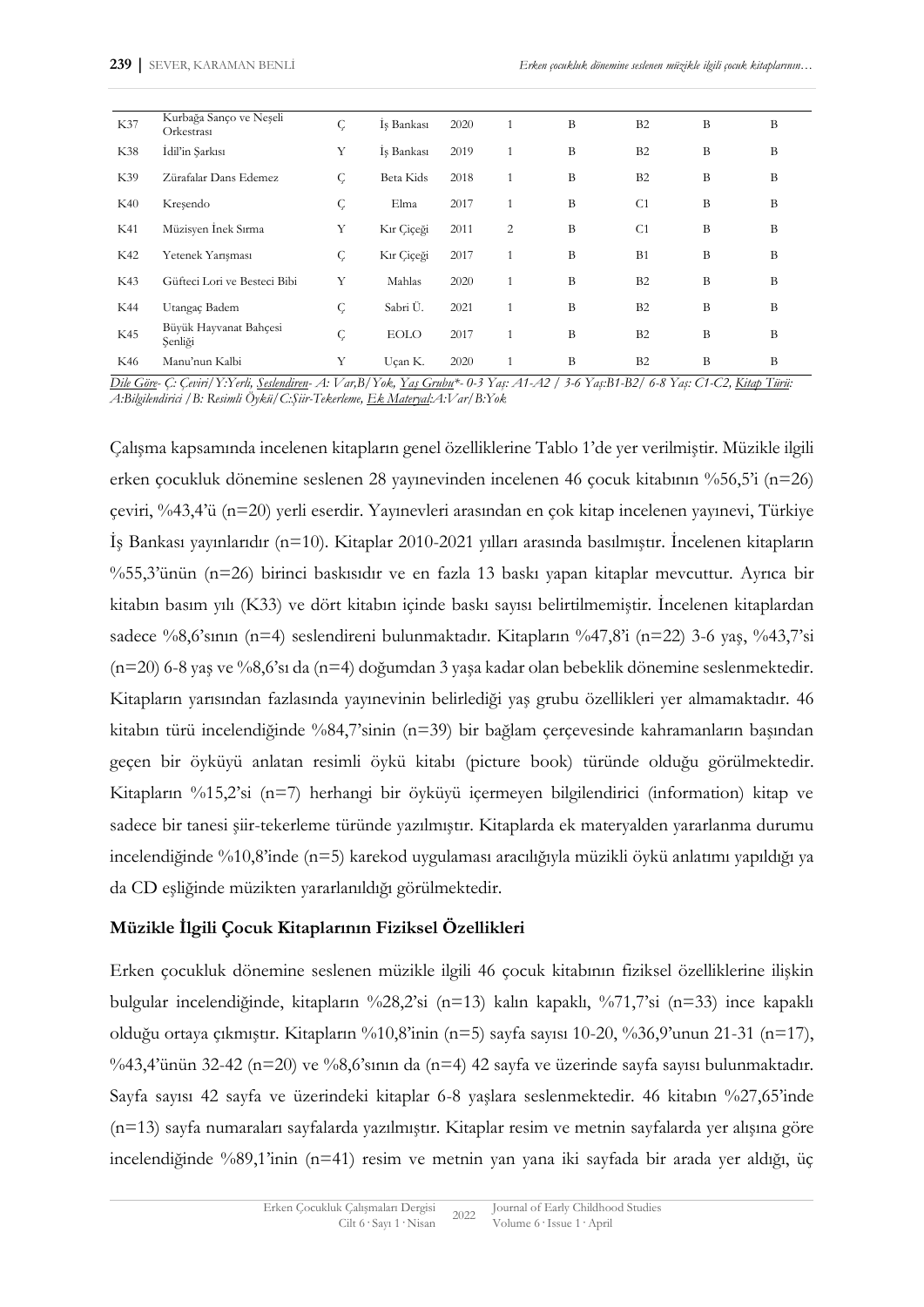kitapta resim ve metnin hem yan yana iki sayfada yer alıp hem de resmin metnin yan sayfasına çizildiği (yani bir sayfada resim hemen yan sayfasında metnin olduğu) ve iki kitapta da sadece resimlerin metnin yan sayfasında yer aldığı görülmektedir. İncelenen tüm kitaplardaki çizimler renklidir. Tek bir kitap dışında (K10 kodlu kitap hariç) kitaplar, çizim yoluyla resimlenmiş, fotoğraf kullanılmamıştır. K10 (Melodi Öğretmen ve Ters isimli kitap) kodlu kitaptaki görseller hem çizim hem de fotoğraflardan oluşmaktadır.

## **Müzikle İlgili Çocuk Kitaplarının İçerik Özellikleri**

Bu bölümde müzikle ilgili incelenen kitapların içerik özelliklerine yer verilmeye çalışılmıştır. Kitapların konusu ve baş kahramanları ile ilgili bulgular sunulmuştur.

## **Kitaplarda Yer Alan Konular**

| Konular                          | Kitap Kodu                                    |
|----------------------------------|-----------------------------------------------|
| Kesfetme                         | К1-К5-К10-К11-К13-К17-К21-К22-К26-К35-К39-К40 |
| Müziğin duyguları etkileyen gücü | K9-K15-K24-k27-K30-K33-K36-K43-K44-K46        |
| Müziği tanıtım                   | K20-K23-K25-K28-K29-K31-K34                   |
| Dostluk-Yardımlaşma              | K8-K14-K16-K37-K38-K45                        |
| Müzikle ilişkili deneyimler      | K2-K7-K12-K19-K32                             |
| Yarısma                          | K4-K6-K18-K42                                 |
| Müziğin matematikle ilişkisi     | K3                                            |
| Farklılıklara saygı              | K41                                           |

Tablo 2.Müzikle İlgili Çocuk Kitaplarının Konuları

Müzikle ilgili 46 kitabın %26'sının (n=12) konusu "keşfetme" ile ilgilidir. Keşfetme bağlamı içinde kitap kahramanlarının müzik aracılığıyla kendilerini ve doğadaki sesleri fark etme çabaları yer almaktadır. Kendini keşfetme bağlamının yer aldığı kitaplarda kahramanlar kendilerinin neler yapabileceğini önceden fark edemeyen ve müzik aracılığıyla öz farkındalıkları gelişmeye başlayan bir öykünün içinde yer almaktadır. Örneğin K10'da diğer arkadaşlarından farklı olarak flüt çalmayı beceremeyen "Ters" isimli karakterin kendi yeteneğini bulmaya çalışması anlatılmakta, K22'de sesi ormandakiler tarafından pek de beğenilmeyen karganın kendi gerçekliğini kabul etmesi ve gitar çalma yeteneğini keşfedip geliştirmesi, K26'da kendi kükremesini fark etmeye çalışan bir aslanın öyküsü anlatılmaktadır. Diğer bir yandan keşfetme konulu kitaplarda doğadaki sesleri keşfedebilme bağlamı da bulunmaktadır. K11'de Bebe Tavşan ve Bebe Porsuk duydukları sesten korkarlar, ancak cesaretlerini toplayıp gizemli sesin kaynağına ulaşmaya çalışırlar.

İncelenen kitapların %21,7'sinde (n=10) müziğin duyguları etkileyen gücü konu edinmiştir. Örneğin, K15'te yaşlandığı ve iş göremediği için atıl duruma düşen hayvanların müzikle birleşen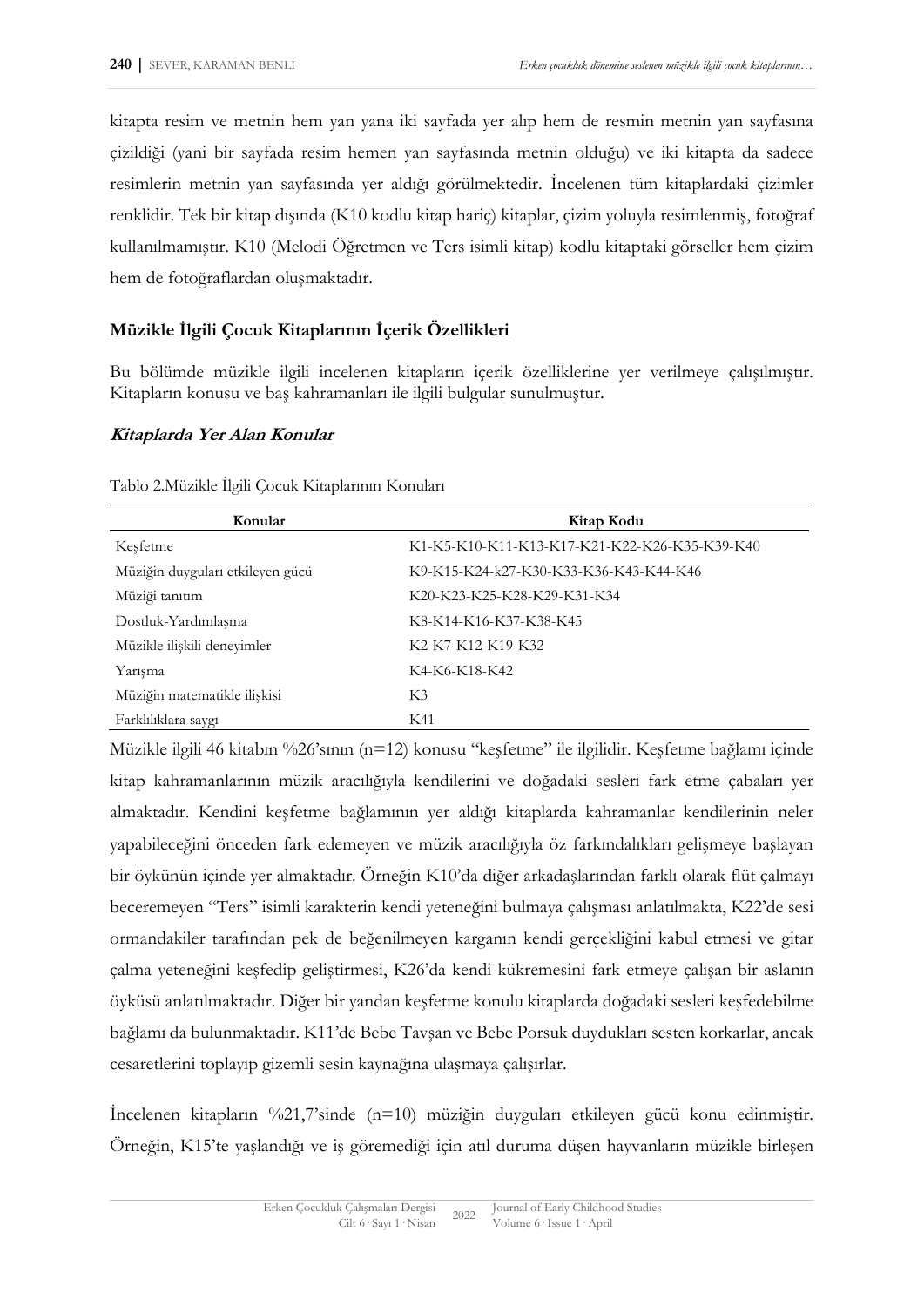serüvenine, K24'te Raj isimli kahramanın hasta olan babası için müziği rahatlatan bir güç olarak kullanmasına, K46'da kalbindeki müzik kutusunu diğer insanlara da gösterebilmeyi amaçlayan Manu'nun duygusal geçişlerine yer verilmiştir.

Kitapların %15,2'sinde (n=7) müzik aletlerinin, müzikle ilgili kavramların tanıtıldığı, daha sıklıkla bilgilendirici ifadelerin yer aldığı görülmektedir. Kitaplarda bu anlamda en çok sözü geçen müzik aleti kemandır. K29'da bir prova gününde bir balerinin baleyle ilgili özellikleri küçük bir çocuğa anlatma süreci bulunmaktadır. K34'te kemanın nasıl bir müzik aleti olduğu ve diğer çalgılar da birbirinin akrabası metaforu kullanılarak tanıtılmaya çalışılmıştır.

Kitapların %13'ünde (n=6) müzik aracılığıyla dostluk ve yardımlaşma konuları yer almaktadır. Örneğin, K8'de klarnetine yuva yapan arılar ile uzlaşan Bay Fi'nin öyküsü, K14'te bahar gelip tekrar ormana dönen Tüylü'ye sürpriz parti hazırlama sırasındaki maceralar yer almaktadır. K16'da kendi müzik tutkusunun peşinden giden Çizgili Zebra'nın dostlarının önerileriyle tekrar sürüye dönüşü anlatılmıştır.

Çalışma kapsamında incelenen kitaplardan %10,8'inde (n=5) kahramanlar müzikle ilişkili deneyimler yaşamaktadır. Örneğin, K7'de Elif'in evde ve müzik okulundaki müzikle ilgili deneyimleri, K12'de limon ağacının kendi büyüme öyküsünü dalına konmuş kanaryadan öğrenmesi ve K32'de farklı bir yere giden cırcır böceğinin şarkı söyleme isteği ve karşılaştığı sorunla baş etmesi anlatılmaktadır.

Müzikle ilgili kitaplar incelendiğinde %8,6'sının (n=4) içeriğinde yarışma teması vurgulanmıştır. K6'da Joshua Bell'in keman çalmaya olan tutkusu ve yarışmaya katılma deneyimi, K18'de keman çalmak isteyen Hana'nın alay eden erkek kardeşlerine rağmen çalışması ve cesaretle bir yarışmaya katılması, K42'de yetenek yarışmasına girmek isteyen minik kuşun gruba kendini kanıtlama çabası yer almaktadır. K4'te bir yarışma teması kitap kahramanları olan sayılar eşliğinde yer almıştır. Bu nedenle K4 içerisinde müzikle birlikte konu olarak değil ama matematikle ilişkilendirilebilecek kavramlar da (örneğin, sayılar) bulunmaktadır. Kitaplar içerisinde sadece K3'te matematik konusu daha ayrıntılı bir şekilde vurgulanmıştır. K41'de renginden dolayı bir müzik orkestrasına giremeyen müzisyen inek Sırma'nın öyküsü yer alarak farklılıklara saygı duyma anlatılmıştır.

## **Kitaplardaki Ana Kahramanlar**

Kitaplardaki ana kahramanlar incelendiğinde, %43,4 'ünün (n=20) insan, %41,3'ünün hayvan karakterler olduğu görülmektedir. Kitapların %13'ünün ise, sayılar (K4), limon ağacı (K12), dev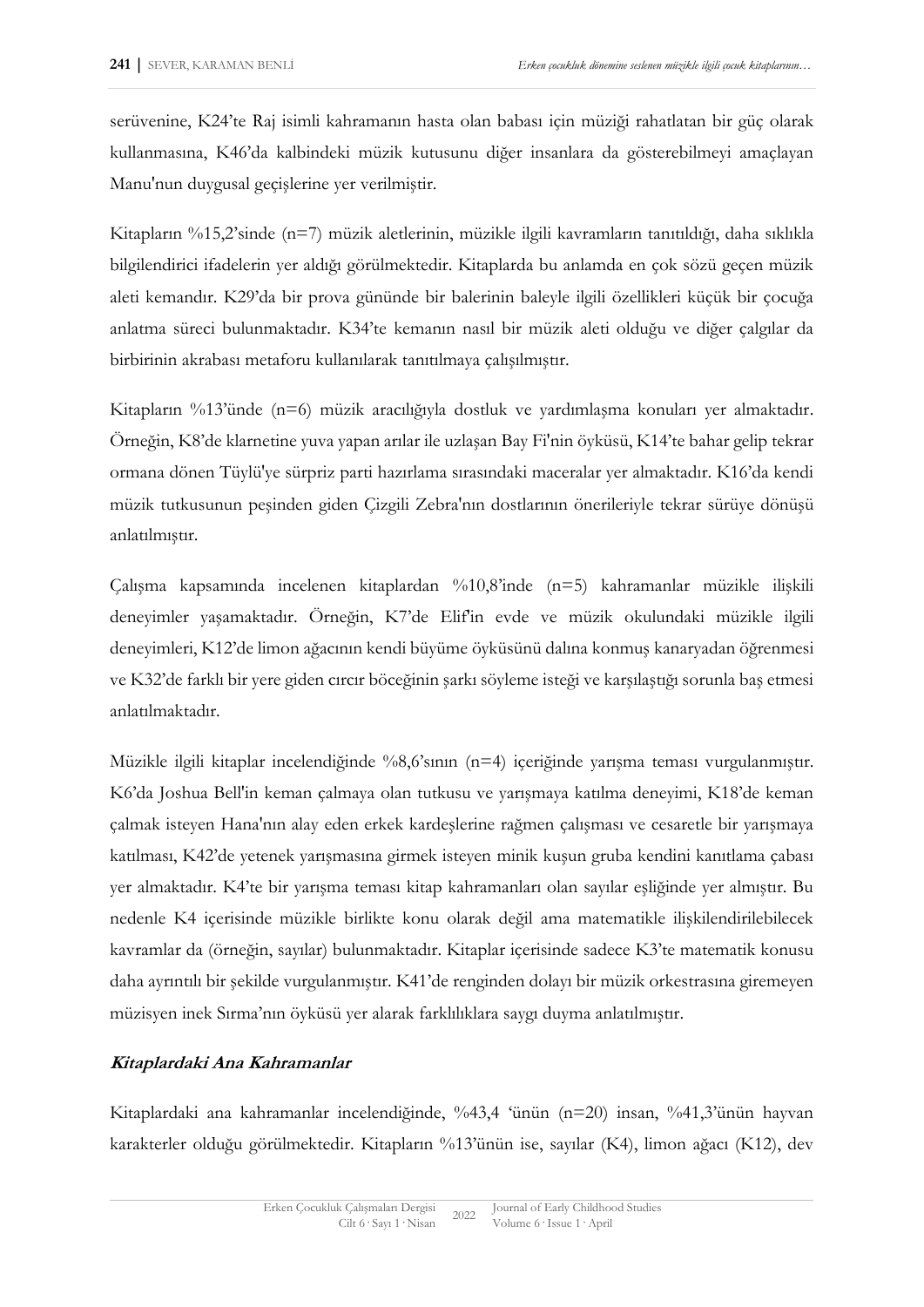(K17), müzik aletleri (K23-K34) gibi insan veya hayvan karakterler sınıflandırmasına girmeyen farklı ana kahramanlardan oluştuğu görülmektedir. K8 kodlu kitabın ana kahramanları hem bir müzisyen hem de arılardır.

### **Müzikle İlgili Kitaplarda Yer Alan Kavram ve Sözcükler**

Araştırmanın dördüncü alt amacı doğrultusunda çocuk kitaplarında yer alan müzik ve müziğe ilişkin kavramlar üzerinde içerik çalışması yapılmıştır. Bu araştırmanın örnekleminde yer alan müzik kitaplarının Calegero (2002)'nin sekiz başlıkta topladığı sınıflamalardan beş tanesini karşıladığı görülmektedir. Bu nedenle çalışmada ortaya çıkan kavramlar müziğe ilişkin kuramsal kavramlar, ses ve ses kaynakları, çalgı ve çalgı toplulukları, sanatçılar/hayat öyküleri ve müziksel mekânlar başlıkları altında gruplandırılmıştır.

## **Müzikle İlgili Kuramsal Kavramlar**

Müziğin içinde yer alan şarkı gibi eser türleri, müziğin yapısını oluşturan nota, ritim, armoni gibi kuramsal kavramlar bu başlık altında incelenmiştir. Kitaplarda geçen kuramsal kavramlar Tablo 3'te görülmektedir.

| Müzikle İlgili Kavram<br>ve Sözcüklerin Yer<br>Aldığı Gruplar | Kitaplarda Yer Alan<br>Kavram/Sözcükler | Kitap Kodları                                                                                                                                |
|---------------------------------------------------------------|-----------------------------------------|----------------------------------------------------------------------------------------------------------------------------------------------|
|                                                               | $\text{Sark}_1 \text{ (n=28)}$          | K1, K2, K4, K7, K11, K12, K13, K15, K16, K17, K18,<br>K21, K22, K24, K28, K30, K31, K32, K33, K35, K36,<br>K37, K39, K42, K43, K44, K45, K46 |
|                                                               | Melodi (n=11), Ezgi<br>$(n=2)$          | Melodi (K3, K7, K10, K13, K18, K24, K30, K32, K34,<br>K37, K42), Ezgi (K2, K37)                                                              |
|                                                               | Nota $(n=11)$                           | K3, K6, K7, K8, K9, K10, K18, K20, K24, K31, K44                                                                                             |
| 1-Müzikle İlgili                                              | Konser $(n=9)$                          | K5, K7, K10, K17, K20, K31, K33, K34, K41                                                                                                    |
| Kuramsal Kavramlar                                            | Ritim $(n=6)$                           | K9, K14, K30, K42, K43, K46                                                                                                                  |
|                                                               | Prova $(n=6)$                           | K3, K4, K5, K14, K29, K33                                                                                                                    |
|                                                               | Eşlik $(n=5)$                           | K2, K17, K28, K42, K44                                                                                                                       |
|                                                               | Armoni/ Uyum $(n=3)$                    | K3, K9, K42                                                                                                                                  |
|                                                               | Akord $(n=2)$                           | K3, K20                                                                                                                                      |

Tablo 3.Müzikle İlgili Kuramsal Kavramlar

Tablo 3'te görüldüğü gibi çocuk kitaplarının %62,2'sinde şarkı (n=28) kavramı geçmektedir. Müziği oluşturan temel kavramlardan melodi (n=11) ve ezgi (n=2) kitapların %28'inde yer almaktadır. Yabancı kökenli bir sözcük olan melodinin kullanım sıklığının daha fazla olduğu tespit edilmiştir. Kitapların %24'ünde nota, %13'ünde ritim ve %6'sında armoni/uyum kavramları işlenmektedir. Kitaplardaki konser kavramı sadece bir müzik organizasyonu olarak ele alınmamış, bu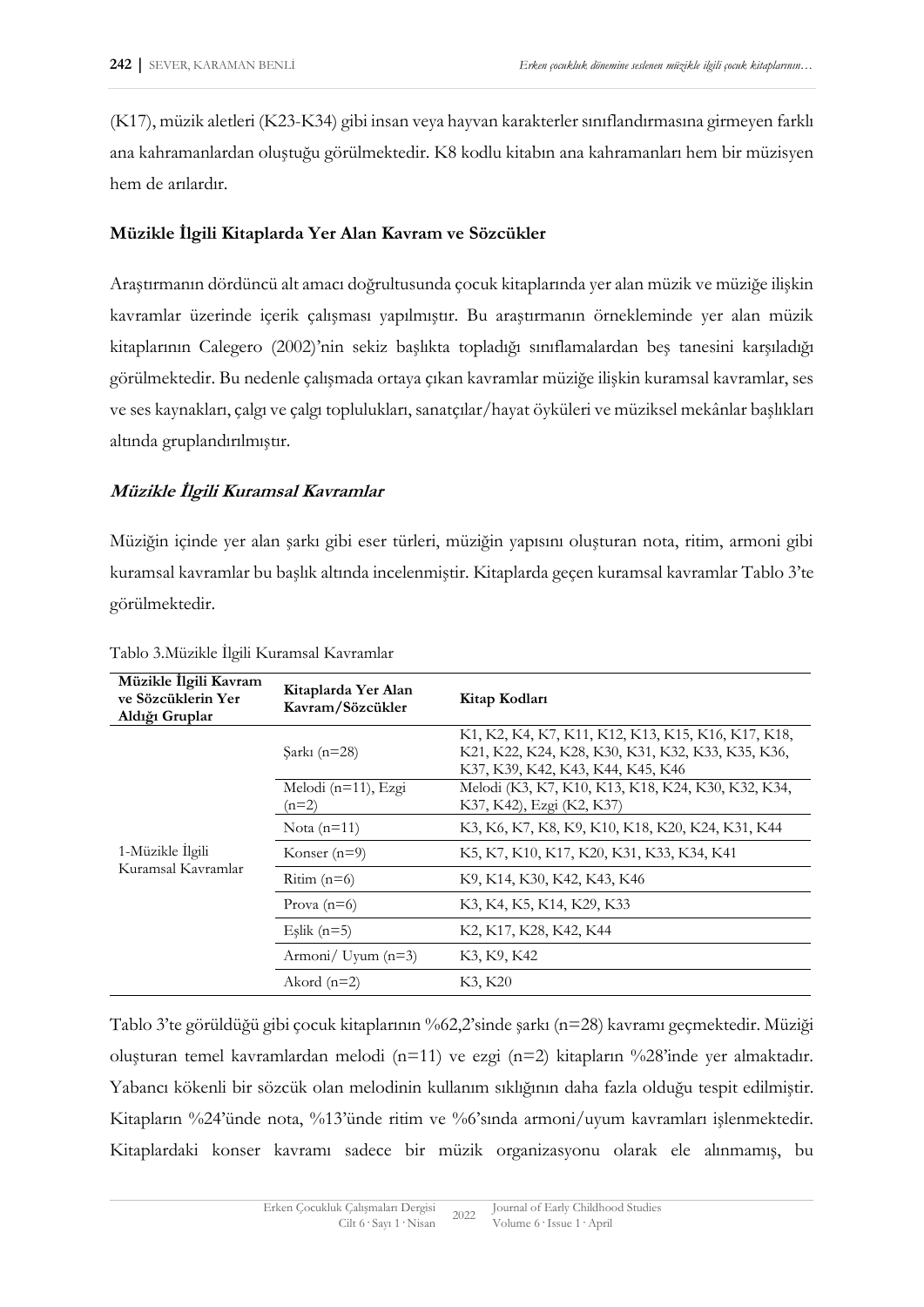organizasyonun prova, eşlik gibi süreçleri de belirttiği için bu kavram, kuramsal başlıkta incelenmiştir. Kitapların %20'sinde konser, %13'ünde prova ve %11'inde de eşlik kavramları yer almaktadır.

#### **Ses ve Ses Kaynakları**

Örneklemde yer alan kitapların içinde doğrudan müzik eseri olmayan ancak etraftaki seslere karşı farkındalığı geliştirmeyi amaçlayan çeşitli seslerin kullanıldığı tespit edilmiştir. Bu seslere ilişkin gruplamalar tablo 4'te yer almaktadır.

| Müzikle Ilgili Kavram ve<br>Sözcüklerin Yer Aldığı<br>Gruplar | Kitaplarda Yer Alan<br>Kavram/Sözcükler | Kitap Kodları                                                                                                                                                     |
|---------------------------------------------------------------|-----------------------------------------|-------------------------------------------------------------------------------------------------------------------------------------------------------------------|
|                                                               | Ses $(n=32)$                            | K1, K2, K3, K4, K5, K6, K11, K14, K17, K18, K19,<br>K21, K22, K23, K24, K26, K27, K28, K30, K31, K32,<br>КЗЗ, КЗ4, КЗ5, КЗ6, КЗ7, КЗ8, КЗ9, К40, К42, К43,<br>K44 |
|                                                               | Sessizlik $(n=2)$                       | K <sub>14</sub> , K <sub>21</sub>                                                                                                                                 |
|                                                               | Gürültü (n=9)                           | K1, K4, K14, K26, K28, K32, K34, K35, K45,                                                                                                                        |
| 2-Ses ve Ses Kaynakları                                       | Hayvan sesleri $(n=15)$                 | K2, K3, K7, K15, K18, K19, K21, K26, K28, K31, K33,<br>K35, K37, K39, K45                                                                                         |
|                                                               | Doğa sesleri (n=9)                      | K18, K19, K21, K26, K27, K31, K34, K35, K43                                                                                                                       |
|                                                               | Eşyalar $(n=5)$                         | K1, K6, K7, K11, K35,                                                                                                                                             |
|                                                               | Beden Perküsyonu<br>$(n=5)$             | K4, K5, K7, K42, K43,                                                                                                                                             |
|                                                               | Elektronik Cihazlar<br>$(n=4)$          | K <sub>1</sub> , K <sub>5</sub> , K <sub>18</sub> , K <sub>46</sub>                                                                                               |

Tablo 4.Çocuk Kitaplarında Yer Alan Ses ve Ses Kaynakları

Müzikle ilgili resimli çocuk kitaplarında müzikle ilgili en temel kavramlar olan ses %71, sessizlik %4,4 ve gürültü %20 oranında yer almaktadır. Çalışmada ses kaynaklarına ilişkin kavramların çok sayıda ve çeşitli olduğu görülmüştür. Bu nedenle ses kaynaklarının farklılıklarına göre hayvan sesleri, doğa sesleri, elektronik cihazlardan kaynaklanan sesler, eşyaların çıkardığı sesler ve beden hareketleri ile çıkan beden perküsyonu sesleri olarak gruplandırılmıştır. Hayvan sesleri cıvıldamak, ciyaklamak, ciklemek, miyavlamak, anırmak, havlamak, ötmek, böğürmek, cırlamak, gıdaklamak, gaklamak, vraklamak, kükremek, hırlamak vb. ses benzeşimlerini içermektedir ve kitapların %33'ünde yer alarak en yaygın olarak kullanılan ses grubunu oluşturmaktadır. Bir diğer ses grubu kitapların %20'sinde bulunan doğa sesleridir. Bu sesler; gök gürültüsü, rüzgâr, yağmur, dere şırıltısı, yaprak hışırtısı, kar tanelerinin sesi gibi ses kaynaklarıdır. Kitapların %10,8'inde çeşitli eşyalardan çıkan ya da bu eşyalar kullanılarak müzik yapılan durumlar da ses kaynağı olarak belirtilmiştir. Guguklu saat, tencere, tava, çaydanlık, karton boru, kepçe, kesme tahtası, rende, korna vb eşyalar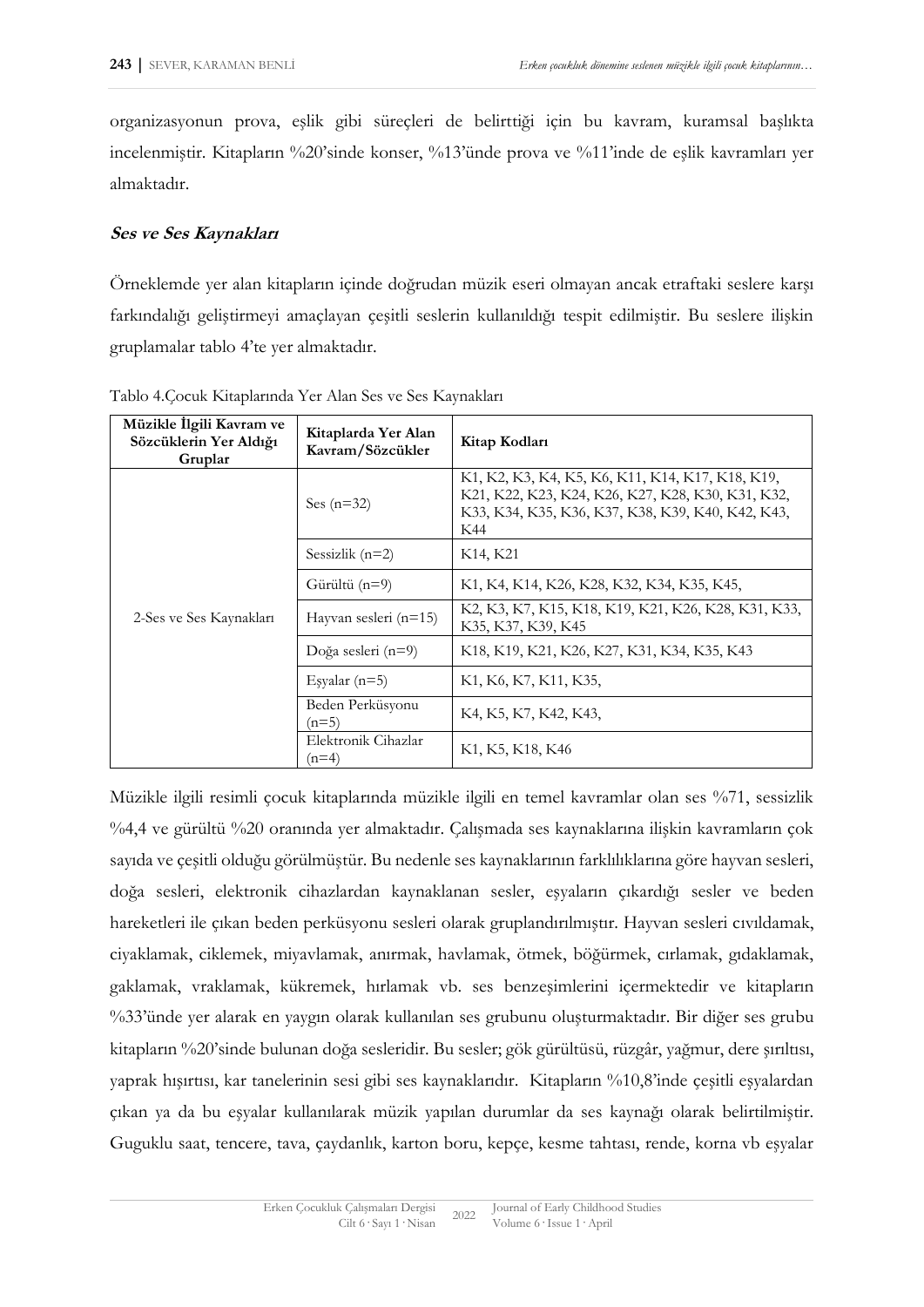kitaplarda ses kaynağı olarak belirtilmiştir. Müzik Kutusu, radyo, pikap, ses sistemi, mikrofon vb. elektronik ses kaynakları da kitapların %8,6'sında yer almıştır. Son olarak beden perküsyonu çalışmalarını içeren el çırpma, ayak vurma, başa dokunma, alkış gibi sesler de kitapların içinde %10,8 oranında geçmektedir.

## **Çalgı ve Çalgı Toplulukları**

İncelenen kitapların içinde müzikle ilgili olarak en çok sayı ve çeşitliliğe sahip alt başlık çalgı ve çalgı topluluklarına ilişkin kavramlar olmuştur.

| Yer Aldığı Gruplar               | Müzikle İlgili Kavram ve Sözcüklerin | Kitaplarda Yer<br>Alan<br>Kavram/Sözcükle<br>r         | Kitap Kodları                                                                                                              |
|----------------------------------|--------------------------------------|--------------------------------------------------------|----------------------------------------------------------------------------------------------------------------------------|
|                                  |                                      | Çalgı (n=16), Müzik<br>Aleti (n=9),<br>Enstrüman (n=6) | Çalgı (K7, K15, K31, K32, K34, K37),<br>Müzik Aleti (K7, K8, K22, K23, K25, K34,<br>K37) Enstrüman (K7, K9, K14, K20, K34) |
|                                  | 3.1<br>Çalgı<br>toplulukları         | Orkestra (n=12)                                        | K3, K6, K11, K18, K20, K29, K30, K31,<br>K34, K37, K41                                                                     |
|                                  |                                      | Müzik Grubu (n=3)                                      | K16, K30, K44                                                                                                              |
|                                  |                                      | Bando $(n=3)$                                          | K3, K34, K35                                                                                                               |
|                                  |                                      | Koro $(n=2)$                                           | K4, K11                                                                                                                    |
|                                  |                                      | Üflemeli Çalgılar<br>$(n=3)$                           | K23, K31, K37                                                                                                              |
|                                  | 3.2 Çalgı grupları                   | Vurmalı Çalgılar<br>$(n=3)$                            | K7, K31, K34                                                                                                               |
|                                  |                                      | Yaylı Çalgılar (n=2)                                   | K31, K34                                                                                                                   |
|                                  |                                      | Keman $(n=14)$                                         | K6, K13, K14, K16, K17, K18, K20, K23,<br>K25, K27, K28, K31, K34, K39,                                                    |
|                                  |                                      | Flüt $(n=12)$                                          | K10, K14, K16, K20, K25, K28, K31, K34,<br>K44                                                                             |
|                                  |                                      | Zil $(n=10)$                                           | K7, K23, K25, K28, K31, K34, K35,                                                                                          |
| 3-Calgı ve Calgı<br>Toplulukları |                                      | Piyano $(n=10)$                                        | K7, K10, K20, K23, K24, K25, K28, K31,<br>K34, K43                                                                         |
|                                  |                                      | Davul $(n=7)$                                          | K5, K7, K14, K23, K34, K35, K42                                                                                            |
|                                  |                                      | Gitar $(n=6)$                                          | K5, K20, K22, K23, K25, K34,                                                                                               |
|                                  |                                      | Arp $(n=6)$                                            | K3, K20, K23, K28, K31, K34                                                                                                |
|                                  |                                      | Cello $(n=3)$ ,<br>Viyolonsel (n=2)                    | Çello (K28, K31, K34), Viyolonsel (K20,<br>K34)                                                                            |
|                                  | 3.3 Çalgılar                         | Celik Üçgen (n=5)                                      | K25, K28, K31, K35,                                                                                                        |
|                                  |                                      | Trampet $(n=4)$                                        | K25, K31, K34, K45                                                                                                         |
|                                  |                                      | Trompet $(n=4)$                                        | K14, K25, K30, K34,                                                                                                        |
|                                  |                                      | Korno $(n=4)$                                          | K23, K28, K29, K34                                                                                                         |
|                                  |                                      | Akordeon $(n=3)$                                       | K2, K16, K25                                                                                                               |
|                                  |                                      | Fagot $(n=3)$                                          | K28, K31, K34                                                                                                              |
|                                  |                                      | Klarnet $(n=3)$                                        | K8, K28, K31                                                                                                               |
|                                  |                                      | Marakas $(n=3)$                                        | K7, K25, K28                                                                                                               |
|                                  |                                      | Timpani $(n=3)$                                        | K20, K28, K31                                                                                                              |
|                                  |                                      | Viyola $(n=2)$                                         | K31, K34                                                                                                                   |
|                                  |                                      | Ksilofon $(n=2)$                                       | K7, K25                                                                                                                    |

Tablo 5. Çocuk Kitaplarında Yer Alan Çalgı ve Çalgı Toplulukları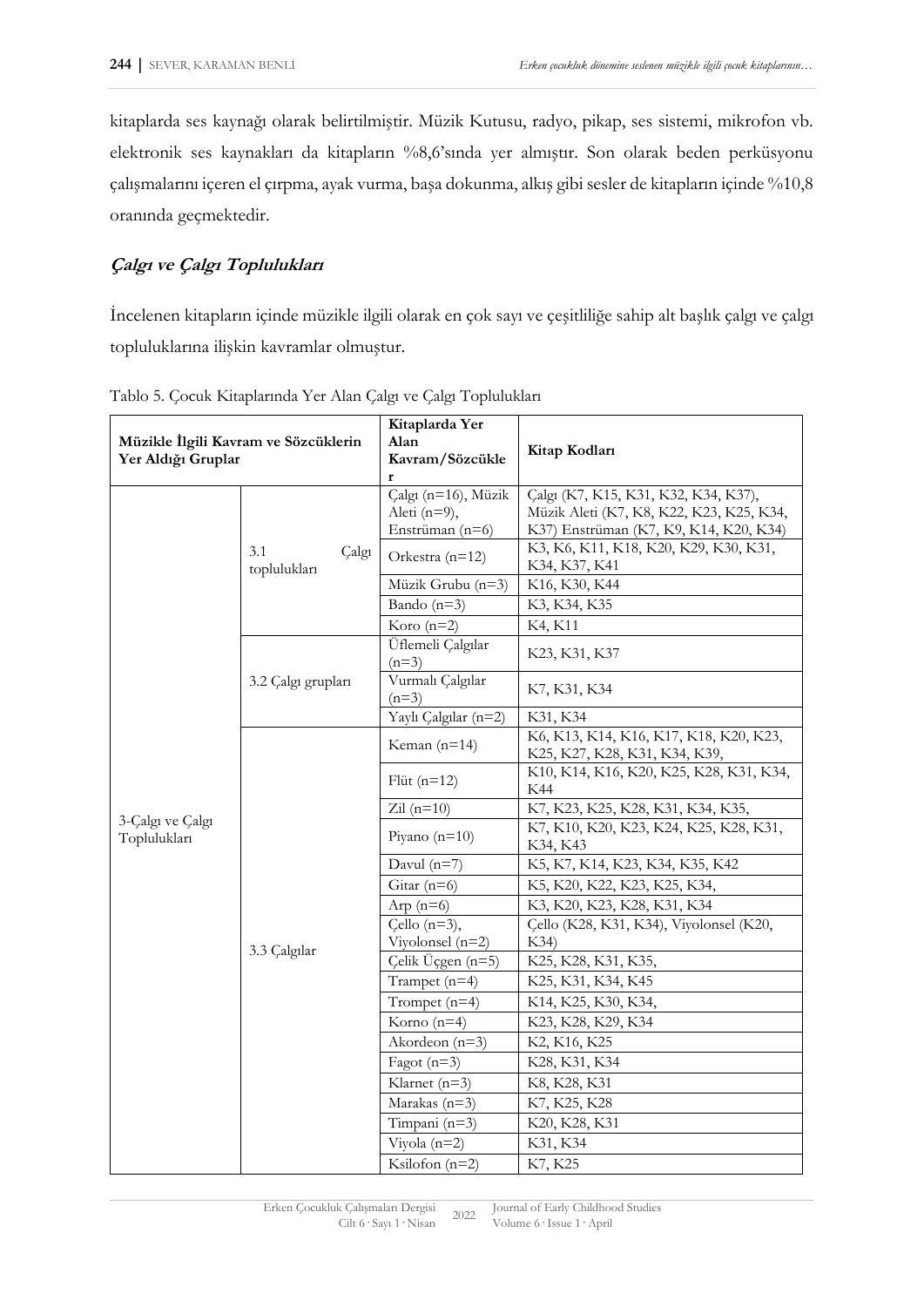|  | Saksafon $(n=2)$ | K5, K23  |
|--|------------------|----------|
|  | Obua $(n=2)$     | K31, K34 |
|  | Kontrbas $(n=2)$ | K20, K34 |

İncelenen kitaplarda eş anlama gelen çalgı, müzik aleti, enstrüman kavramları kullanılmıştır. Kitapların %35'inde çalgı, %20'sinde müzik aleti ve %13'ünde de enstrüman kavramı kullanılmıştır. Çalgı toplulukları arasında %26'lık bir oranla orkestra en çok ifade bulan kavram olmuştur. Orkestra içindeki çalgı grupları arasından üflemeli (n=3), vurmalı (n=3) ve yaylı çalgılar (n=2) kitaplarda yer almıştır.

Kitaplarda adı geçen 33 farklı çalgı bulunmaktadır. Bu kitaplardan hareketle etkinlik düzenlemek isteyen öğretmenler için çalgıların geçtiği kitap kodları da tabloda belirtilmiştir. Kitaplarda en çok yer verilen çalgılar keman (%31), flüt (%26), zil (%22) ve piyano (%22) olmuştur. Tabloda yer almayan ancak kitaplarda sadece bir kez adı geçen birçok çalgı bulunmaktadır. Bandoneon (K3), armonika (K3), timbal (K7), ukulele (K14), klavye, gayda, tulum, tumba (K23), kastanyet (K25), klavsen (K31), org (K31) bu çalgılar arasında yer almaktadır.

## **Sanatçılar ve Yaşam Öyküleri**

Müziğin üretilmesi ve tanıtılmasında rolü olan besteci ve icracıların da incelen kitaplarda yer aldığı görülmüştür. Kitapların içinde hem Türk hem de yabancı sanatçılara yer verilmiştir. Kitaplarda yer alan sanatçılar ve kodları Tablo 6'da yer almaktadır.

| Müzikle İlgili Kavram<br>ve Sözcüklerin Yer<br>Aldığı Gruplar | Kitaplarda Yer Alan<br>Kavram/Sözcükler | Kitap Kodları                     |
|---------------------------------------------------------------|-----------------------------------------|-----------------------------------|
|                                                               | Besteci-Bestekar (n=3)                  | K9, K27, K43                      |
| 4-Sanatçılar ve Yaşam                                         | Sanatci $(n=2)$                         | K29, K34                          |
| Öyküleri                                                      | Bach $(n=2)$                            | K <sub>18</sub> , K <sub>31</sub> |
|                                                               | Mozart $(n=2)$                          | K <sub>18</sub> , K <sub>31</sub> |

Tablo 6. Çocuk Kitaplarında Yer Alan Sanatçılar ve Yaşam Öyküleri

Müzikle ilgili kitaplarda diğer alt başlıklardan farklı olarak daha az sayıda sanatçı ve yaşam öyküsüne yer verildiği görülmektedir. Besteci- bestekar kavramı kitapların %6,6'sında, sanatçı ise %4,4'ünde geçmektedir. En çok sayıda sanatçıya (n=10) yer veren kitap K31 olup, içinde yer alan sanatçılar Ludwig Van Beethoven, Johann Sebastian Bach, Wolfgang Amadeus Mozart, Cemal Reşit Rey, Ahmet Adnan Saygun, İdil Biret, Gülsin Onay, Ayla Erduran, Suna Kan ve Şefika Kutluer'dir. Bu sanatçıların dışında Joshua Bell (K6), Mendelsohn (K18), Vivaldi (K27) ve Ella Fitzgerald (K30) birer kitapta adı geçen sanatçılardır.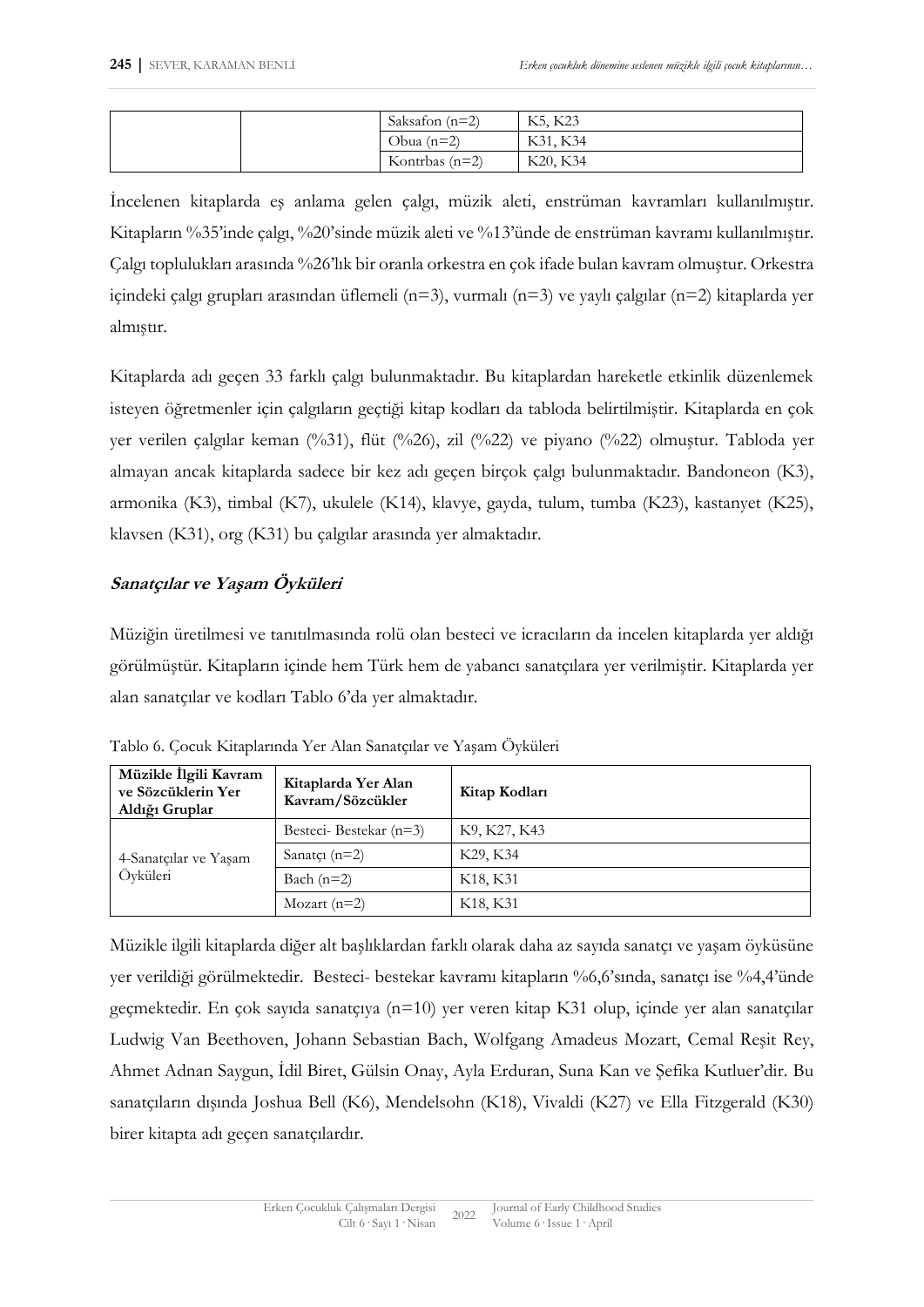## **Müzikle İlgili Mekânlar**

İncelenen kitaplar içinde müziğin üretildiği ve dinleyici ile buluştuğu özel mekanların işlendiği görülmüştür. İlgili kavramlar ve kitap kodları Tablo 7'de yer almaktadır.

| Müzikle İlgili Kavram<br>ve Sözcüklerin Yer<br>Aldığı Gruplar | Kitaplarda Yer Alan<br>Kavram/Sözcükler | Kitap Kodları               |
|---------------------------------------------------------------|-----------------------------------------|-----------------------------|
|                                                               | Sahne $(n=6)$                           | K5, K20, K22, K29, K30, K44 |
|                                                               | Konser Salonu (n=4)                     | K5, K8, K18, K34,           |
| 5-Müzikle İlgili                                              | Müzik Okulu (n=1)                       | K7                          |
| Mekânlar                                                      | Kulis $(n=1)$                           | K8                          |
|                                                               | Orkestra Cukuru (n=1)                   | K29                         |
|                                                               | Opera $(n=1)$                           | K29                         |

Tablo 7. Çocuk Kitaplarında Yer Alan Müzikle İlgili Mekânlar

Kitaplarda en çok adı geçen müzikle ilgili mekân sahne (%13) olarak belirlenmiştir. Konser salonu ise %8'lik bir oranla yer bulmuştur. Müzikle ilgili en çok mekâna (n=3) yer veren kitap sahne, orkestra çukuru ve kulis kavramları ile K29 olmuştur.

## **Müzikle İlgili Kitaplarda Yer Alan Görseller**

Bu bölümde müzikle ilgili kitaplarda yer alan görsellere ilişkin içerik analizi yoluyla elde edilen bulgular sunulmuştur.

| Müzikle İlgili<br>Görsellerin Yer<br>Aldığı Gruplar | Kitaplarda Yer Alan Görseller                                                                                                                                                                                                                                                                                                                                                                                                                                                                                                             | Örnek Kitap Kodları                                           |
|-----------------------------------------------------|-------------------------------------------------------------------------------------------------------------------------------------------------------------------------------------------------------------------------------------------------------------------------------------------------------------------------------------------------------------------------------------------------------------------------------------------------------------------------------------------------------------------------------------------|---------------------------------------------------------------|
| Sanatçı ve Besteciler                               | İdil Biret, Zeki Müren, Müzeyyen Senar, Vivaldi, Barış Manço,<br>Mozart, Neșet Ertaș, Beethoven, lutiye                                                                                                                                                                                                                                                                                                                                                                                                                                   | K9-K34                                                        |
| Yazılı Materyaller                                  | Konser afişleri, müzik dergisi, Dört Mevsim konçertoları, Queen<br>of the Night eseri, nota kitabı, defteri ve sayfaları, müzikle ilgili<br>afişler/çizimler                                                                                                                                                                                                                                                                                                                                                                              | K5-K9-K18-K41-K44                                             |
| Müzikle İlgili<br>Mekânlar                          | Sahne, konser salonu, kulis, opera, opera çukuru                                                                                                                                                                                                                                                                                                                                                                                                                                                                                          | K4-K7-K8-K10-K18-<br>K22-K29-K41-K42                          |
| Şarkı söyleyen/Çalgı<br>çalan karakterler           | Arya söyleyen ayı, bandoneon çalan baba, koro şefi, şarkı söyleyen<br>kurt, gitar çalan Valentin, saksafon çalan Alfred, keman çalan<br>Joshua, konser veren Elif, konser veren Bay Fi, flüt çalan çocuklar,<br>ukulele çalan Yula, elektrogitar, keman, tumba ve bu çalgıları çalan<br>müzisyenler, Raj'ın piyano çalması, şarkı söyleyen ve dans eden<br>insanlar, trompet çalan aslan, öykü kahramanlarının birlikte ritim<br>oluşturmaları, Besteci Bibi'nin piyano çalması ve Lori'nin<br>şarkılarını söylemesi, timpani çalan çocuk | K3-K4-K5-K6-K7-<br>K8-K10-K14-K23-<br>K24-K31-K42-K43-<br>K45 |
| Çalgı/Çalgı<br>Toplulukları                         | Keman, flüt, mandolin, gitar, tef, akordeon, düşünce balonu içinde<br>çalgı görselleri, renkli telli keman, orkestra, vurmalı çalgılar (tef, zil,<br>agogo, çelik üçgen), oda müziği grubu, kurbağa orkestrası, gayda,<br>fagot, çan, marimba çizimleri, viyolonsel, obua, klarinet, tumba                                                                                                                                                                                                                                                | K2-K5-K6-K7-K8-<br>K10-K11-K16-K23-<br>K28-K34-K44            |

Tablo 8. Müzikle İlgili Kitaplarda Yer Alan Görseller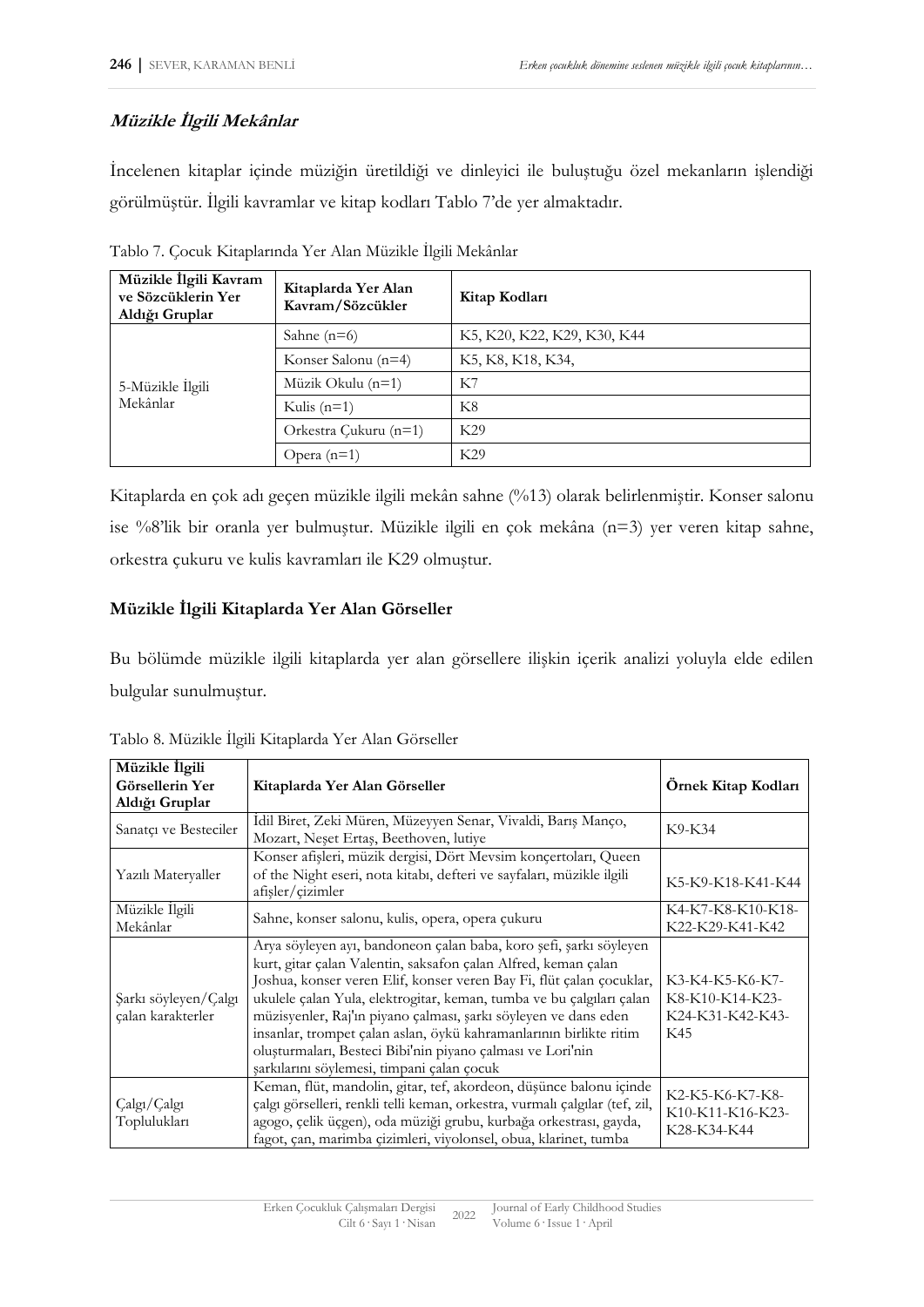| Kuramsal<br>kavramların<br>görselleri | Sol anahtarı, metronom, dizek, sebare işareti, uçuşan notalar, porte   K2-K6-K7-K9-K24                                          |                  |
|---------------------------------------|---------------------------------------------------------------------------------------------------------------------------------|------------------|
| Görselleştirilmiş<br>Yazılar          | Tekerleme, şarkı sözlerini temsil eden harfler, fısıldama seslerinin<br>harflerle temsili, gülüşme seslerinin harflerle temsili | K2-K30-K35       |
| Ses ve Ses<br>Kavnakları              | Müzik kutusu, radyo, pikap, müzik seti, mikrofon, ses çıkaran<br>esyalar, aslanın kükreme anı                                   | K1-K2-K7-K26-K42 |

Tablo 8'de görüldüğü gibi kitaplarda geçen görseller, müzikle ilgili kavram/sözcükleri çocuklarla paylaşmaya yönelik olarak sekiz grupta yer almıştır. Bunlar; sanatçı ve besteciler, yazılı materyaller, müzikle ilgili mekânlar, şarkı söyleyen/çalgı çalan karakterler, çalgı ve çalgı toplulukları, kuramsal kavram görselleri, görselleştirilmiş yazılar ile ses ve ses kaynaklarının görselleridir. Bu tabloda görsellere ilişkin sıklık ya da yüzdelik değerler yerine farklı gruplara ilişkin kitaplarda yer alan örneklere odaklanılmıştır. Görseller incelendiğinde müziği anlatan hem somut hem de soyut çizimler yer almaktadır. Sanatçı ve besteciler, yazılı materyaller, müzikle ilgili mekânlar, şarkı söyleyen/çalgı çalan karakterler resmedilirken daha somut çizimler tercih edilmiştir. Örneğin; K9'daki görsellere bakıldığında çocukla birlikte okuma yapılırken sanatçı ve bestecilerin görsellerinden kimler oldukları paylaşılabilir. Bu durumun yanında kuramsal kavramların ve görselleştirilmiş yazılar resmedilirken daha soyut çizimler bulunmaktadır. Havada uçuşan notalar ya da gülüşme seslerinin "HAHAHAH" gibi harflerle temsil edilmesi bu duruma örnek verilebilir.

## **SONUÇ ve TARTIŞMA**

Bu araştırmada erken çocukluk dönemine seslenen müzikle ilgili 46 çocuk kitabı incelenmiştir. Bu kitaplardan %8,6'sı 3 yaşa, %47,8'i 3-6 yaş, %43,6'sı 6-8 yaş arasındaki çocuklara hitap etmektedir. İncelenen kitaplar arasında bebeklik dönemine seslenen müzikle ilgili çocuk kitaplarının az sayıda oluşu dikkat çekmektedir. Hoff (2014) dil gelişimini destekleyen çevresel faktörler üzerine geniş kapsamlı bir araştırma yapmış ve dil desteğinin çevresel kaynaklarını tanımlayan bir biyoekolojik teori geliştirmiştir. Tüm çocuklar dil öğrenmek için biyolojik kapasite ile donanımlıdır; ancak çevresel faktörler çocukların dili edinimlerinde çok büyük bir rol oynar (Dickinson & Morse, 2019). Altı aydan küçük bebekler kitap okurken tepki vermeye başlar, bu nedenle çocuklara kitap okumak için asla erken değildir. Bebekler, yetişkinler gibi duyamaz ancak işitme duyuları konuşmaları algılayacak kadar iyidir. Farklı seslere zaman ilerledikçe duyarlı olmaya başlarlar. Bebekler için yazılan kitaplarda ritim, uyak, sözcük tekrarlarının olması ve kitaplar eşliğinde şarkı söyleme, anadillerinin ses örüntülerini fark etmelerini kolaylaştırır (Dwyer & Neuman, 2008). Müzikle ilgili nitelikli bebek kitaplarının artması sadece müziğe ilişkin kavramların öğrenilmesi için değil işitsel algı ve dil gelişimi açısından oldukça önemlidir.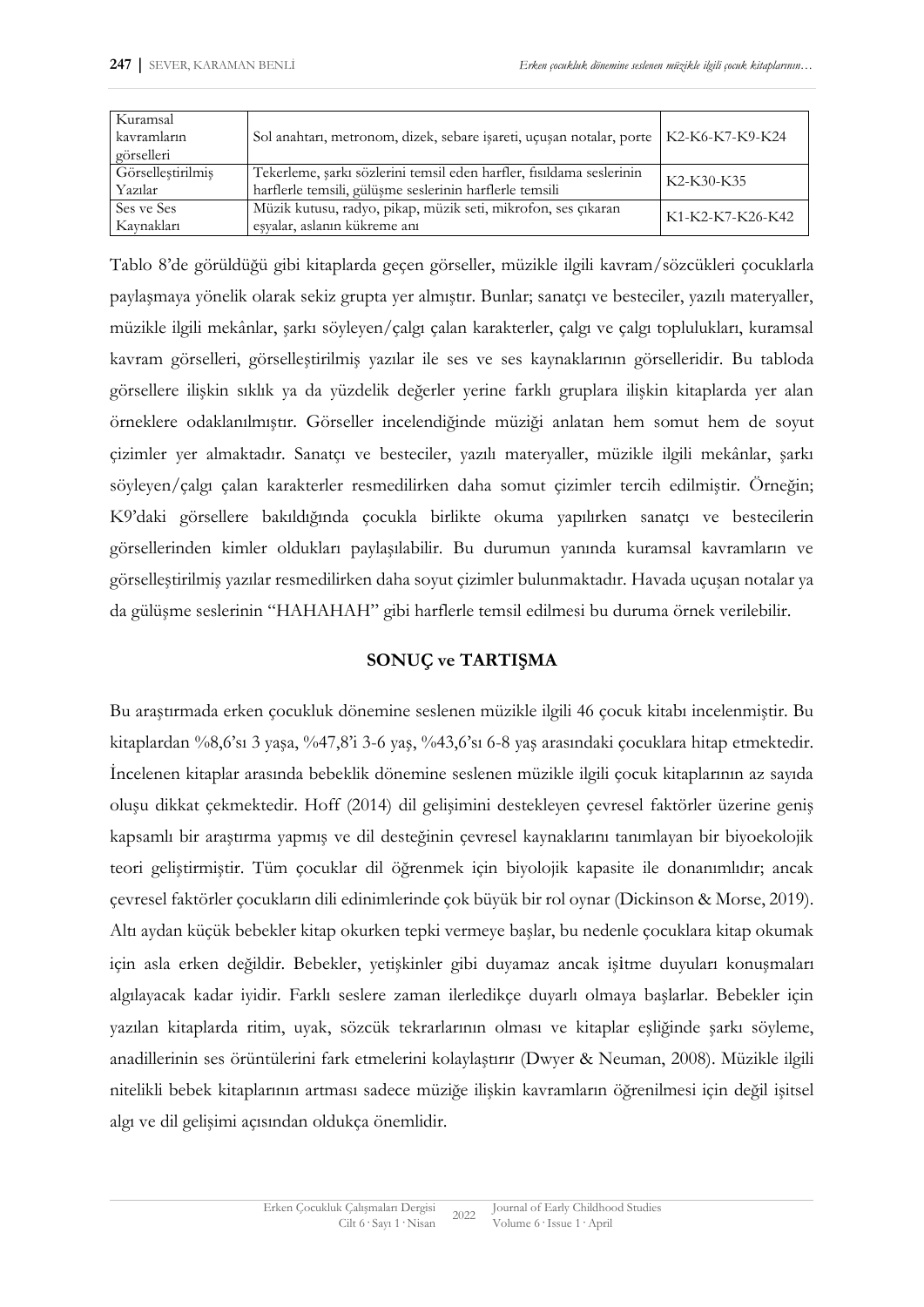Bu araştırmada incelenen kitapların %71,7'si ince kapaklıdır. %89,1'inde resim ve metnin yan yana olduğu görülmektedir. Kitapların %10,8'inde (n=5) ek materyal olarak karekod uygulaması aracılığıyla müzikli öykü anlatımı yapıldığı ya da CD eşliğinde müzikten yararlanıldığı görülmektedir. Müzikle ilgili kitaplarda, teknoloji aracılığıyla ek materyal sunulması (CD, karekod, vb.), erken çocukluk eğitimcileri için müziksel kavramlara öğrenme sürecinde nasıl yer vereceklerine ilişkin yönlendirici olabilir.

İncelenen kitaplarda sıklık açısından sırayla; keşfetme, müziğin duyguları etkileyen gücü, müziği çocuklara tanıtma, dostluk-yardımlaşma, müzikle ilişkili deneyimler, yarışma süreçleri, müziğin matematikle ilişkisi ve farklılıklara saygı konularına yer verildiği görülmüştür. Bu içerikler bağlamında kitaplarda yer alan kahramanların, insan, hayvan, sayılar ve bitkiler ile dev/müzik aletleri gibi insan ya da hayvan sınıflamasına girmeyen karakterler olduğu da görülmüştür. İncelenen kitaplardan birinde, kahramanın sürüden ayrılarak müzikle kendini var etmeye çalışması, sonunda da sürüden ayrıldığı için başına gelebilecekler sıralanmıştır. Kitap kahramanı sonunda sürüye geri dönmüştür. Bu içerik ve öykü akışının müzik ve yaratıcılık ilişkisini engellediği düşünülmektedir. Yaratıcı bir birey merak, buluş yapma yetisi, sabır, serüvenci düşünme, imgelemci (hayal kurucu) olma ve imgelerle düşünebilme, deney ve araştırmalardan kaçmayan ve sentezci yargılara varabilen, özgüvenli olma özelliklerini en başta taşımalıdır (Yeşilyurt, 2020). Kitaplar, çocukların özgüven duygularını ve beraberinde yaratıcılıklarını geliştirecek nitelikte olmalıdır.

Çalışmada incelenen bazı kitaplarda müzik, çeşitli yarışmalar bağlamında konu edinmiştir. 6-8 yaşlara hitap eden kitaplardan birinde, kahramanların yetenekli olanların yeteneksiz olan kahramanlardan ayrıldığı ve bu sürecin müzikle birlikte kişisel gelişimi destekleme açısından uygun olmadığı düşünülmektedir. Bu çalışma kapsamında yarışmaların çocukların müzik gelişimini destekleyici nitelikte yazılmış olduğuna dair örnekler de bulunmaktadır. Ancak kitaplarda çocukları yetenekli ya da yeteneksiz olarak etiketleyen yaklaşımların yer almasının müziğe bakış açısını olumsuz etkileyeceği düşünülmektedir. İlgili alan yazında 21. yüzyıl müzik eğitim yaklaşımları yarışma yerine her çocuğun kendi potansiyelini ortaya koyduğu birlikte müzik yapma anlayışını desteklemektedir. Özellikle okul öncesi yaş grubundaki çocukların müzik ile tanışmasının yargısız, yarışmasız ve destekleyici bir ortam sunması önemlidir (Suzuki Early Childhood Chicago, 2019; Yaprak Kotzian, 2018). Sever (2016) de ilköğretim okulları düzeyinde özengen müzik yarışmalarını amaçları bakımından ele aldığı çalışmasında müzik yarışmalarının genellikle profesyonel kariyer yapmayı amaçlayan müzisyenlerde amacına ulaştığı, özengen olarak çalgı eğitimini sürdüren ilköğretim öğrencilerinin yarışma süreçlerinden olumsuz olarak etkilendiğini belirtmektedir.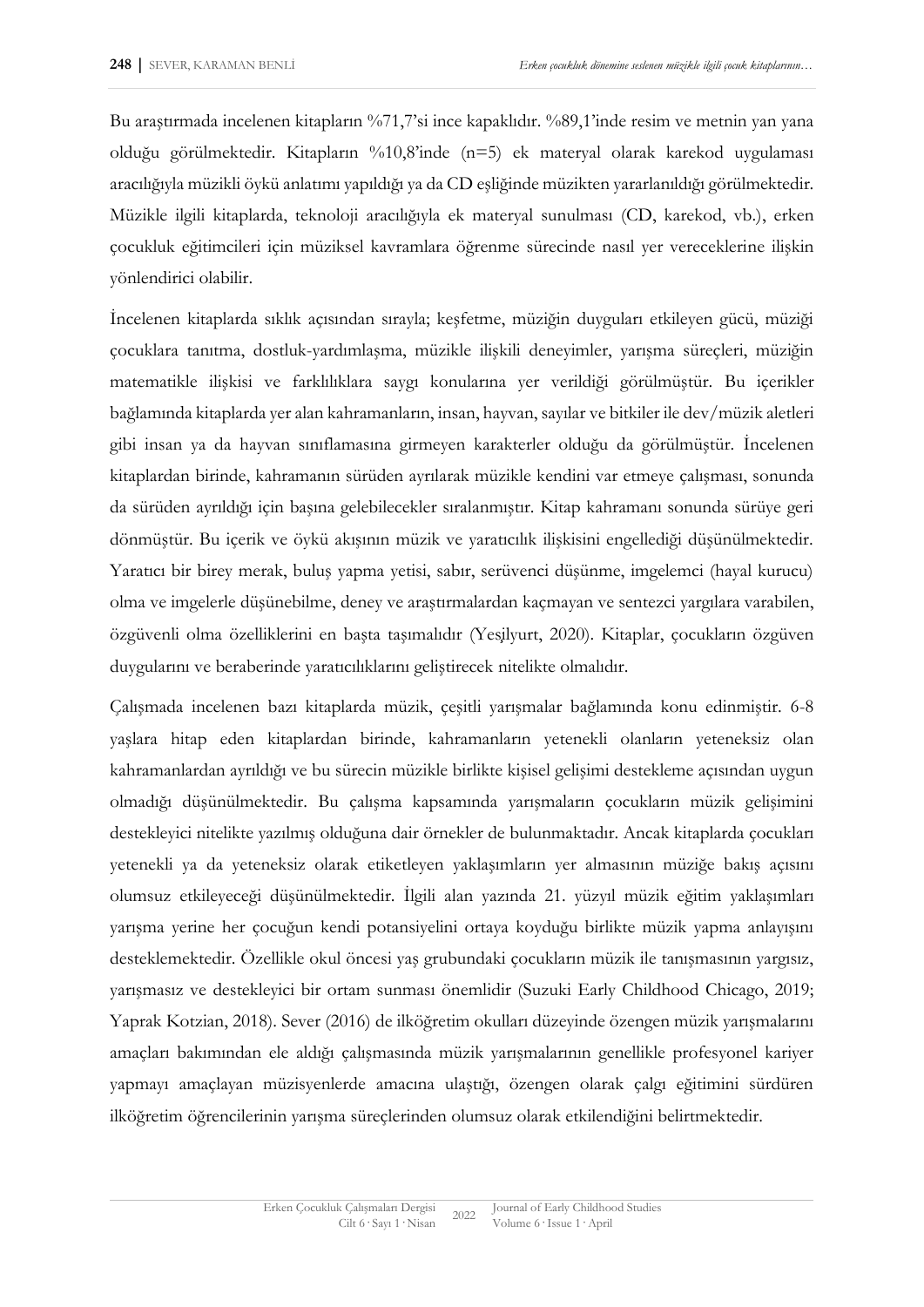Müzikle ilgili kitaplarda geçen kavramlar incelendiğinde müzikle ilgili kuramsal kavram/sözcükler sınıflamasında, şarkı, melodi/ezgi ve nota sözcüklerinin en sık geçen sözcükler olduğu görülmüştür. Erken çocukluk döneminde birlikte şarkı söyleme ve koro çalışmaları en çok tercih edilen yöntemlerdendir. Uçan (2001, s. 13) koroyu "en doğal, en kolay ve en çabuk oluşan müzik topluluğu" olarak tanımlamaktadır. Korolarda şarkı söyleyen birey; ortaklaşa iş yapma alışkanlığı kazanır, ses eğitimi, genel müzik eğitimi, koro edebiyatı eğitimi alır ve başkalarının yanlışlarını gidermesine katkıda bulunurken, kendi eksikliklerini de görme fırsatı elde eder; başkalarına saygı göstererek kendisine saygı sağlar, arkadaşlıklar kurarak sosyalleşir (Apaydın, 2001, s. 135). Bu araştırma kapsamında en sık geçen kuramsal kavram şarkı olması ve bu şarkıların bir grup içerisinde söylenmesine rağmen "koro" sözcüğünün ve birlikte şarkı söyleme bağlamının çok az yer alması dikkat çekmektedir.

Müzikle ilgili çocuk kitaplarında özellikle müzikle ilgili kuramsal kavram/sözcüklerin yer aldığı kitaplarda oldukça fazla sayıda kavramın tek bir kitapta toplandığı örnekler bulunmaktadır. Bu durum dil ve bağlamın didaktik olmasına neden olmuştur. Öğrenme sürecinde sinir hücreleri arasındaki bağlantılar zamanla gelişir, etkinleşme örüntüleri (kalıpları) tekrar tekrar kullanıldıkça giderek daha öngörülebilir ve hızlı hale gelir. Zamanla, bu sıkıca bağlı ağlar beyin giderek daha çeşitli ve karmaşık girdi biçimlerini işlemleme (ilerletme) kapasitesini kazandıkça daha uzak ağlarla ilişkilendirilir (Dickinson & Morse, 2019). Çocuk kitaplarında çok ve çeşitli kavramları bir arada yoğun bir biçimde sunmak, çocukların Vygotsky'nin (1998) söz ettiği potansiyel gelişim alanı kapsamında bağımlı (yetişkin desteğiyle) ya da bağımsız bir şekilde (yetişkin desteği olmadan) sözcük öğrenebilme sürecini zorlaştırabilir.

Ses ve ses kaynakları sınıflamasında sesle ilgili yer verilen kavram/sözcükler; ses, sessizlik ve gürültü gibi zıt kavramlardır. Aksüt (2021) TÜBİTAK yayınlarından çıkan Meraklı Minik dergilerini incelediği çalışmasında en çok fen alanına ilişkin zıt kavramların yer aldığı sonucuna ulaşmıştır. Farklı bağlamlardaki çocuk edebiyatı ürünlerinde zıt kavramların bulunmasının (Örneğin, bu çalışma kapsamında sessizlik-gürültü gibi) kavram öğrenimini destekleyici olduğu söylenebilir. Bu bağlamda "sessizlik" kavramına az yer verilmiş olması çocukların ses kavramını da içselleştirebilmesi açısından oldukça önemlidir. Müzikle ilgili kavram/sözcükler sınıflamasında de "şarkı ve nota" kavramlarının sıklıkla yer alması ancak "sus" kavramanın olmaması bu sonucu destekler niteliktedir. Ses kaynakları sınıflamasında ise hayvan, doğa, eşya sesleri ile beden perküsyonu yer almaktadır.

Çalgı ve çalgı toplulukları sınıflaması çalgı toplulukları, grupları ve çalgılar olarak üç başlık altında incelenmiştir. Buna göre çalgı toplulukları kapsamında, orkestra, müzik grubu, bando ve koro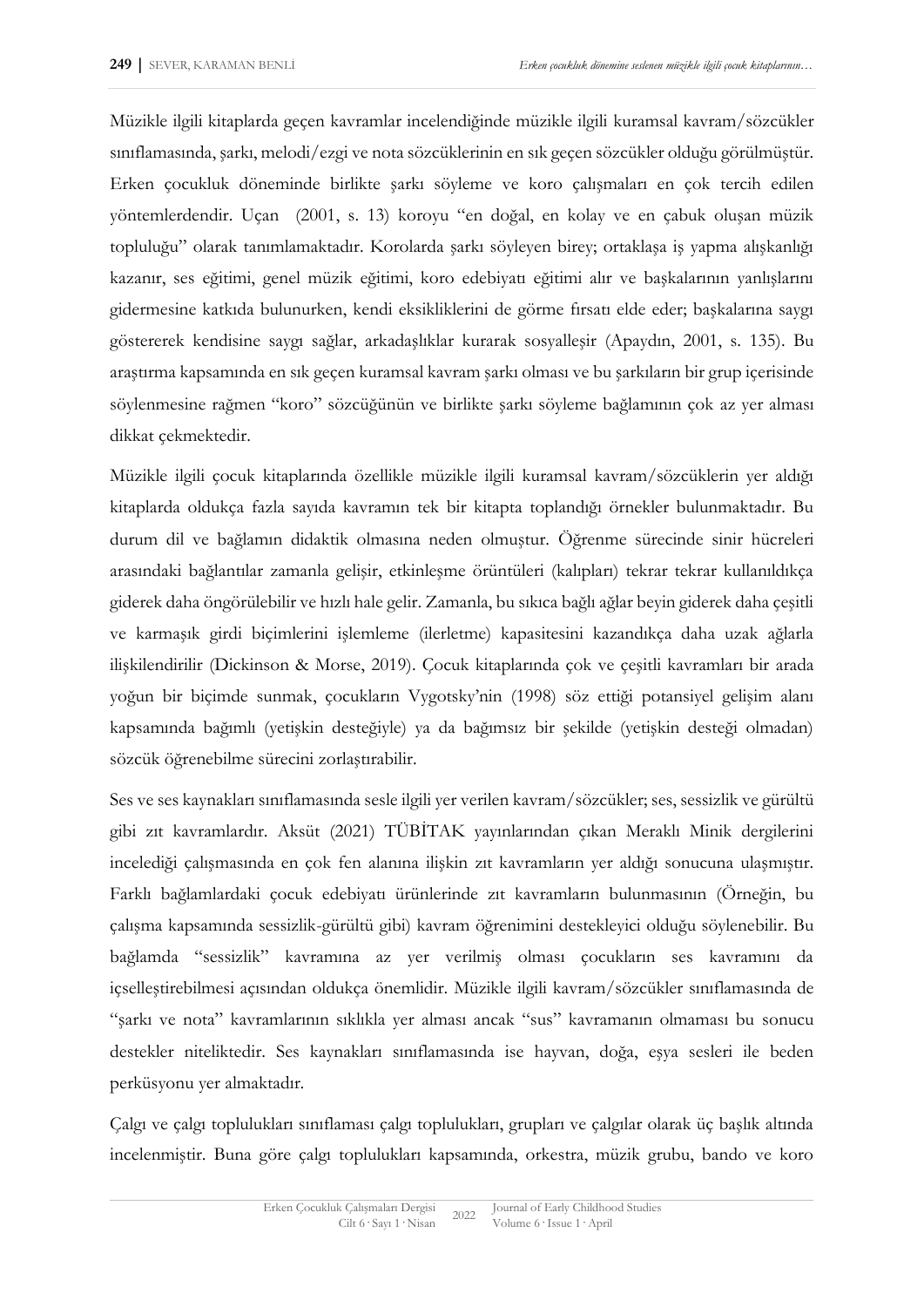kavram/sözcüklerinin yer aldığı bulunmuştur. Çalgı grupları sınıflamasında, üflemeli, vurmalı ve yaylı çalgılar yer almaktadır. Son olarak çalgı başlığı altında ilk üç sırada, keman, flüt, zil ve piyano sözcükleri bulunmaktadır. Tablo 5'te belirtildiği gibi çalgı başlığında çok sayıda çalgı isminin kitaplarda yer aldığı görülmektedir. Bu çalgılardan keman ve piyano gibi evrensel çalgılara daha çok yer verilmiş, ancak az sayıda kitapta tulum ve kastanyet gibi yerel çalgılara da rastlanmıştır. Farklı kültürleri tanımada yerel çalgılar ve tınılar önemli bir veri kaynağıdır. Yerel çalgıların da kitaplarda daha sık yer almasının kültürel aktarım bağlamında önemli olduğu düşünülmektedir. İncelenen kitaplarda çalgı, müzik aleti, enstrüman kavramları eş anlamlı olarak kullanıldığı görülmüştür. Müzikle ilgili kitaplarda sanatçılar ve yaşam öyküleri sınıflamasında ise besteci-bestekâr, sanatçı kavramları ile bu bestecilerden Bach ve Mozart'ın az da olsa yer aldığı görülmüştür. Kitaplarda ünlü müzisyenlerin çoğunlukla sadece bağlam içerisinde isimleri geçmekte biyografik öykülerine çok nadir yer verilmektedir. Dedeoğlu, Ulusoy& Alıcı (2013)'ya göre çocuklar için büyük bir önem arz etmesine rağmen edebiyatımızda yazılan biyografik eserler genellikle yetişkin okuyucuya hitap etmektedir. Bu araştırmada da erken çocukluk dönemine yönelik müzikle ilgili kitaplarda müzisyenlerin hayatını anlatan biyografi türündeki yayınların olmaması alan yazın ile örtüşmektedir.

Kitaplarda müzikle ilgili görseller kavram ve sözcüklerle paralel bir sınıflandırmada incelenmiştir. Görselleştirilmiş yazılar ve yazılı materyaller olarak ek sınıflamalar yapılmıştır. Görselleştirilmiş yazılar başlığı altında metinden farklı olarak tekerleme, şarkı sözlerini temsil eden harfler, fısıldama seslerinin harflerle temsili, gülüşme seslerinin harflerle temsili yer almaktadır. Yazılı materyaller başlığında ise konser afişleri, müzik dergisi, nota kitabı, defteri ve sayfaları ve müzikle ilgili afişler/çizimler bulunmaktadır. Görsellerde en sık uçuşan nota çizimlerinin olduğu belirlenmiştir. Uçuşan nota görsellerinin bazılarında gerçeğe uygun olmayan nota gösterimleri (örneğin, içi boş ama 8'lik nota görünümündeki bir görsel) bulunmaktadır. Bazı kitaplarda sanatçı görselleri yer almakta ancak isimleri metinde geçmemektedir. Örneğin, Barış Manço müzik sınıfında asılı panolarda çizilmiş ancak metin içinde yer almamaktadır. Sebare, 32'lik nota gibi görseller, metinde karşılığı olmamasına rağmen kitaplarda bulunmaktadır. Bu görsellere ilişkin kavramların içerik olarak neyi ifade ettiğinin çocuklara anlatılması önemlidir. Kitaplarda, görsel ve metin uyumunun olduğu görülmüştür. Bazı çalgı çalan kahramanların duruş ve çalgıyı tutuş biçimlerinin gerçeküstü üslupta resimlendiği gözlemlenmiştir. Bu resimlerin ileride çalgı çalmaya aday olan çocukları yanlış yönlendirebileceği düşünülmektedir.

Müzikle ilgili nitelikli çocuk kitaplarının müzikle ilgili etkinlikleri zenginleştirebileceği düşünülmektedir. Bu makalede müzikle ilgilenen paydaşlara rehberlik edilmesi amaçlanmıştır. Öğretmenler müzikle ilgili kavramları etkinlikleriyle bütünleştirerek öğrenme süreçlerini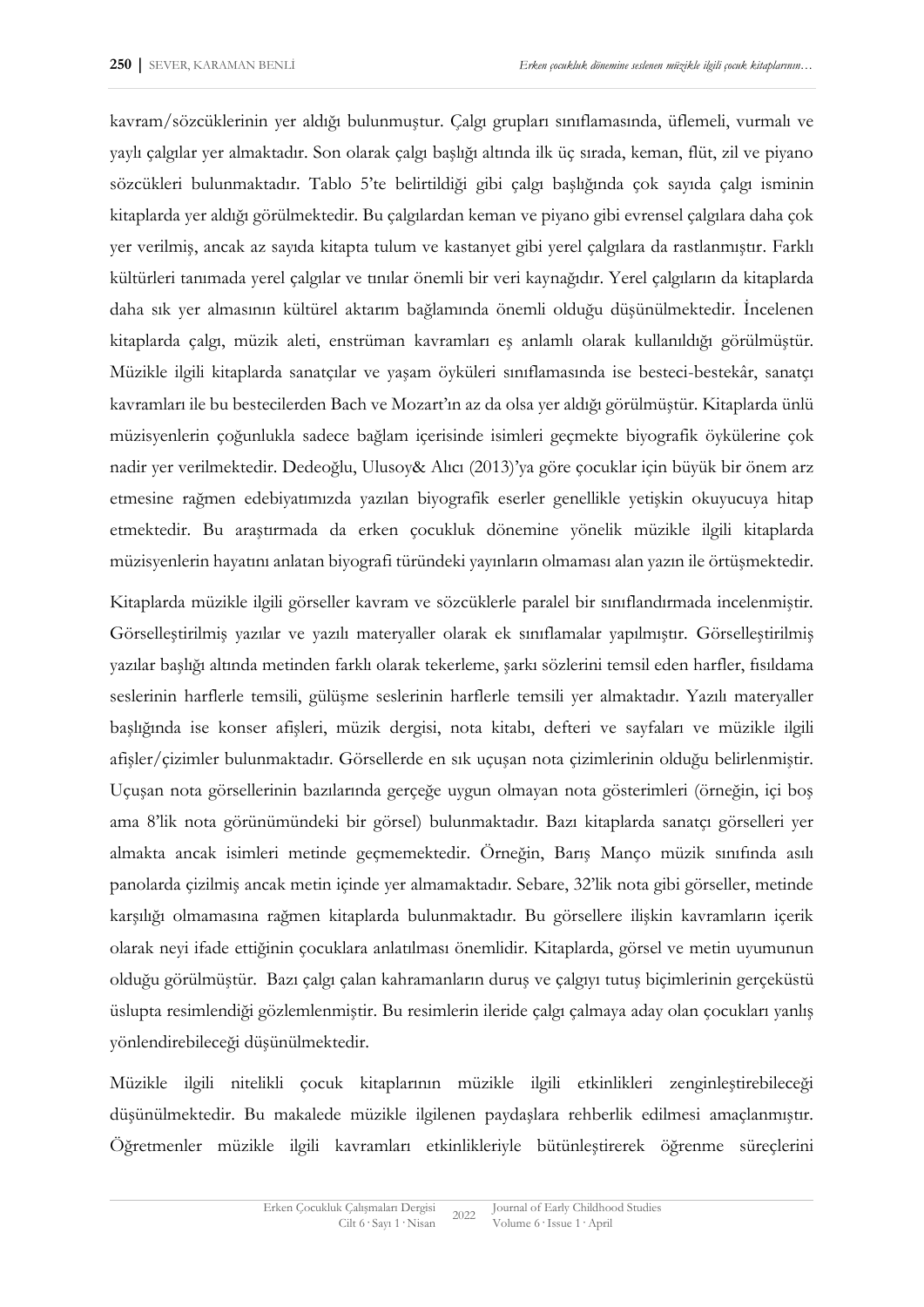geliştirebilir. Bu çalışma kapsamında incelenen çocuk kitaplarının erken çocukluk eğitimcileri ve müzik öğretmenleri tarafından öğrenme süreçleri içerisinde planlı bir şekilde kullanılması önerilmektedir. Aynı zamanda aileler de nitelikli kitaplardan haberdar edilmelidir.

### **KAYNAKÇA**

- Aksüt, P. (2021, 06 30). TUBİTAK Yayınlarından Meraklı Minik Dergisinin Fen Kavramları Açısından İncelenmesi. *Journal of Individual Differences in Education, 3*(1), s. 1-19.
- Apaydın, M. (2001). Koro İle Müzik Eğitimi'nin Toplumun Müziksel Düzeyini Geliştirmedeki Yeri ve Önemi. . *I. Ulusal Koro Eğitimi ve Yönetimi Sempozyumu.* Ankara.
- Bal, S., & Artan, İ. (1995). *Seslerle tanışalım.* İstanbul.: Ya-pa Yayınları,.
- Balcı, A. (2007). *Sosyal bilimlerde araştırma: Yöntem, Teknik ve ilkeler.* Ankara: Pegema Yayıncılık.
- Binyazar, A. (1983). Anadili öğretiminde yazınsal alanlara açılım. *Türk Dili*(379-380), 57-72.
- Calegero, J. M. (2002). Integrating music and children's literature. *Music Educators Journal*, 23-30.
- Colwell, C. (2013). Children's storybooks in the elementarymusic classroom: A description of their use by OrffSchulwerk teachers. *Approaches, 5*(2), 175–187.
- Corbetta, P. (2003). *Social Research: Theory, method and techniques.* London: Sage Publications.
- Corbin, J., & Strauss, A. (2008). *Basics of Qualitative Research (3rd ed.): Techniques and Procedures for Developing Grounded Theory.* Sage Publications. doi:https://dx.doi.org/10.4135/9781452230153
- Creswell, J. W., & Miller, D. L. (2000). Determining Validity in Qualitative Inquiry. *Theory Into Practice, 39*(3), 124-130.
- Dedeoğlu, H., Ulusoy, M., & Alıcı, M. (2013). Çocuklar için hazırlanmış biyografik eserler üzerine bir içerik analizi. *Hacettepe Üniversitesi Eğitim Fakültesi Dergisi (H. U. Journal of Education)*, 116-131.
- Dickinson, D. K., & Morse, A. B. (2019). *Connecting through talk: Nurturing children's development with language. .* Paul Brookes. .
- Dwyer, J., & Neuman, S. (2008). Selecting books for children birth through four: A developmental approach. *Early Childhood Education Journal*(35), 489-494.
- Eliason, C., & Jenkins, L. (2003). *A practical guide to earlychildhood curriculum.* Upper Saddle River, NJ: Prentice Hall.
- Fallin, J. R. (1995). Children's literature as a springboard for music. *Music Educators Journal*, 24-27.
- Gauthier, D. (2005). Children's literature in the music classroom: Finding the music within. *Music Educators Journal, 91*(3), 51–56. doi:https://doi.org/10.2307/3400076